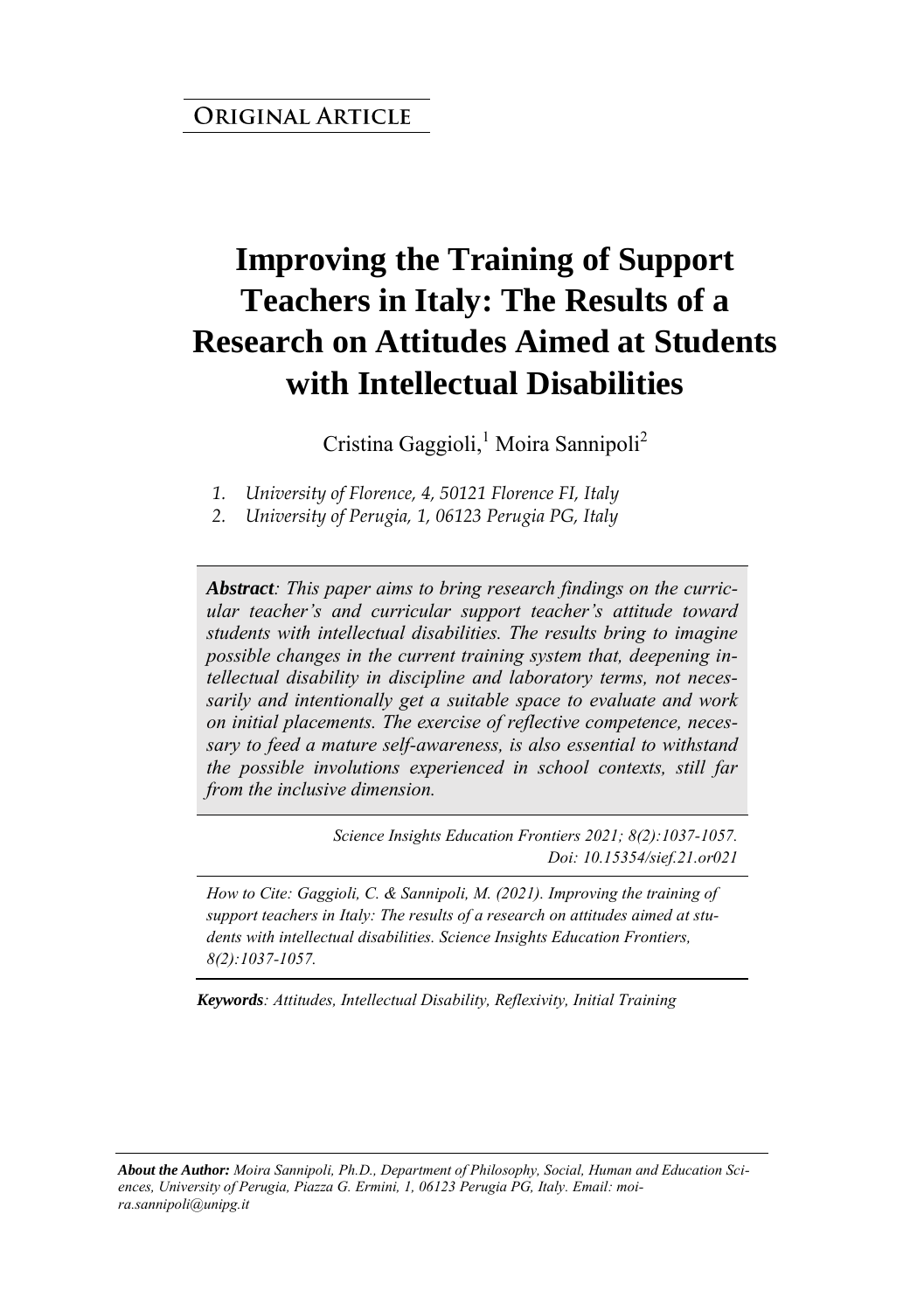## **Introduction**

N recent years, the teacher's profile specialized in support activities has been the subject of reflection in national and international policies, cultures, and research (Cottini, 2017; De Anna et al., 2015; Ianes, 2016; Pavone, 2017). The OECD report I'M recent years, the teacher's profile specialized in support activities has been the subject of reflection in national and international policies, cultures, and research (Cottini, 2017; De Anna et al., 2015; Ianes, 2016; 2005) and subsequently the Communication to the Council and the European Parliament "Improving the quality of teacher training" (2007) have strongly emphasized the need to decline a profile ready to recognize the complexity of today's pupils, encourage the appropriation of cultural forms in their nuances, welcome the challenge of more excellent innovative teaching, as well as openness to collegiality both inside and outside the school, in addition to recovering an authentic and constant observational attitude.

In 2012, the European Agency for Special Needs and Inclusive Education identified values and areas of competence of teachers in inclusive school environments, focusing on enhancing each pupil's diversity and supporting it, working with others, and encouraging continuous development along with professional updating. In particular, the former competence stresses the importance of initial and ongoing training, which targets reflective professionalism in teachers.

Article 12 of Legislative Decree No 96/2019 Supplementary and corrective provisions to Legislative Decree No 66/2017, laying down: "Rules for the promotion of school inclusion of students with disabilities, according to Article 1, paragraphs 180 and 181 (c) of Law No 107/2015" establishes an annual Specialization Course for teaching support activities in kindergarten and primary schools, which provides for the acquisition of 60 university credits, including at least 300 hours of the traineeship, equal to 12 university credits. The Decree states that only applicants in possession of a single cycle Master's degree in Primary Education who have obtained an additional 60 university credits related to inclusion didactics and those already provided for the degree course may participate.

*Correspondence to: Cristina Gaggioli, Ph.D., Department of Education, Languages, Interculture, Literature and Psychology, University of Florence, Via Laura, 4, 50121 Florence FI, Italy Email: cristina.gaggioli@unifi.it Conflict of Interests: None.* 

© 2021 Insights Publisher. All rights reserved.

Creative Commons Non Commercial CC BY-NC: This article is distributed under the terms of the Crea- $0$ tive Commons Attribution-NonCommercial 4.0 License (http://www.creativecommons.org/licenses/bync/4.0/) which permits non-commercial use, reproduction and distribution of the work without further permission provided the original work is attributed by the Insights Publisher.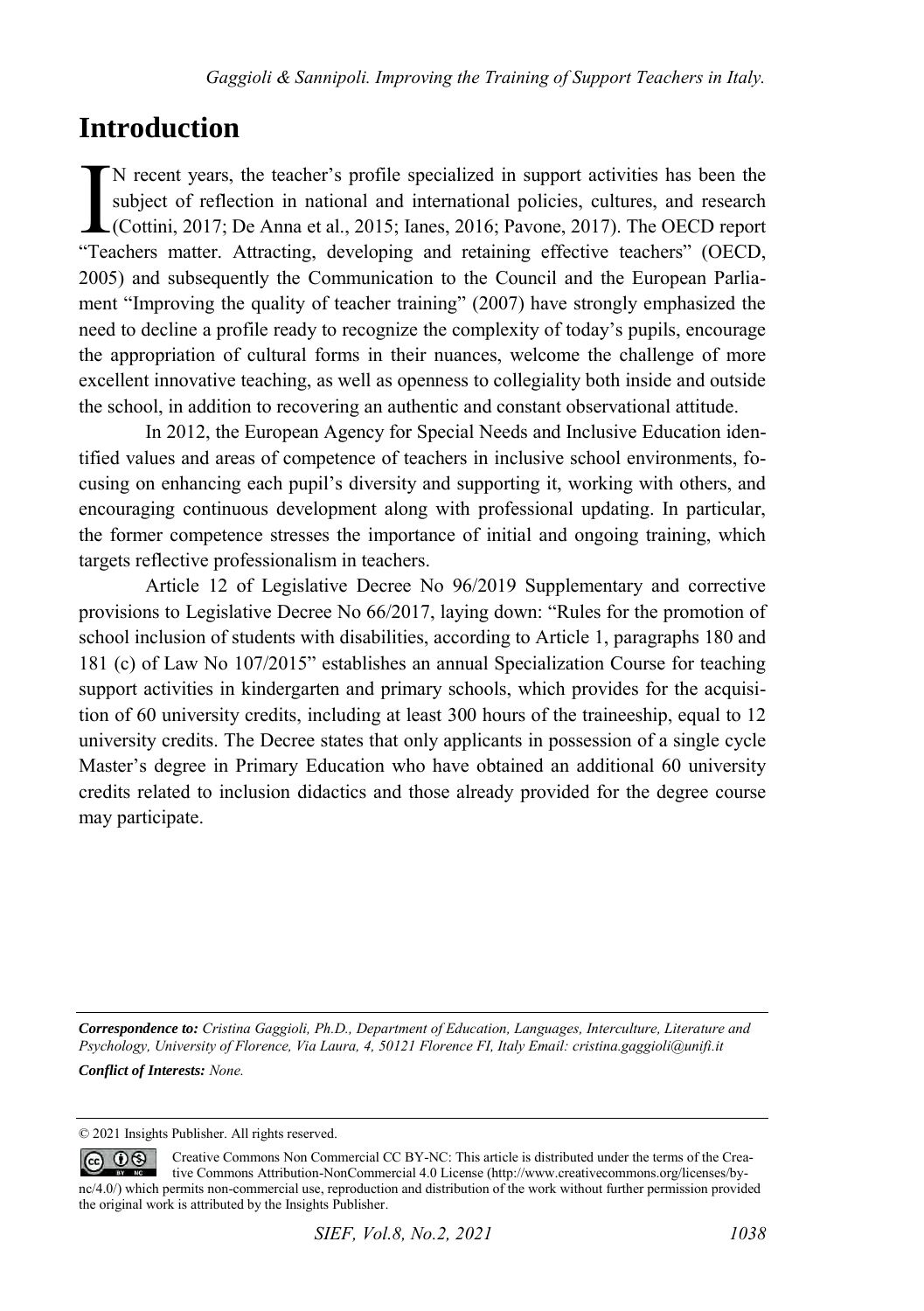As for initial training of special-education teachers in lower and upper secondary schools, after the abolition of FIT (Initial training and traineeship), Legislative Decree No 59/2017, it is sufficient to have acquired a master's degree with 24 university credits within the anthropo-psycho-pedagogical field as well as in teaching methodologies and technologies in addition to accessing the annual post-graduate course, typical to all grades of primary and secondary schools.

The didactic system of the Specialization Course, which continues to be the current training course at this time of legislative interregnum, regulated by Decree No 30/2011, corresponds to a total of 60 university credits consisting in lectures and laboratories, intended to thoroughly prepare the enrolled students in the psycho-pedagogical, didactic and regulatory fields. There are direct traineeship activities worth six university credits and six university credits of indirect traineeship activities involving the reelaboration of the experience with a coordinating tutor appointed by the university, and a trainee tutor, designated by the host school.

Initial training in specialized school staff is currently open to questions and calls for essential reflections (Caldin & Zappaterra, 2016; Zorzi et al., 2019).

According to the European Agency for Special Needs and Inclusive Education, the profile of the inclusive teacher firstly emphasizes the need to recognize, appoint and question personal beliefs on school integration and inclusion and learning differences, to focus on self-awareness and individual positions regarding the vast array of inclusion along with pedagogical skills and didactics. Moreover, The International Classification of Functioning, Disability and Health places among environmental factors, with the possibility of being barrier or facilitator, the attitudes of people who revolve around the person with the conviction that they can "motivate positive, honorary or negative and discriminating practices (e.g. stigmatization, stereotyping and marginalization, or, abandonment of the person)" (World Health Organization, 2001, pp153).

Opinions and attitudes are considered ways of losing oneself in social realities. If they are linked to social representations as they grow and feed themselves in mechanisms of objectification and anchorage (Farr  $\&$  Moscovici, 1989), they are an individual expression. However, still observable consequences of customs, practices, ideologies, norms, and rational convictions.

If opinions are subjective and circumscribed knowledge, attitudes are authentic assessments given by themselves, others, events, issues, and material goods, accompanied by some degree of advantage/disadvantage (Cavazza, 2005). Scientific literature supports the idea of a multidimensional construct of the attitude (Olson & Zanna, 1993). The tripartite model identifies three components of attitude: cognitive - related to perceptions, memories, and thoughts on the object - affective - which refers to emotions and feelings aroused, and behavioral, that intervenes on intentions and actions (Rosenberg & Hovland, 1960). In the formation of attitudes, different components are involved: direct experience with the object or the socially mediated one, the need for coherence that, to economize mental energies, avoid situations of dissonance and foster true selfpreservation, intervenes as appropriate, hindering or facilitating change.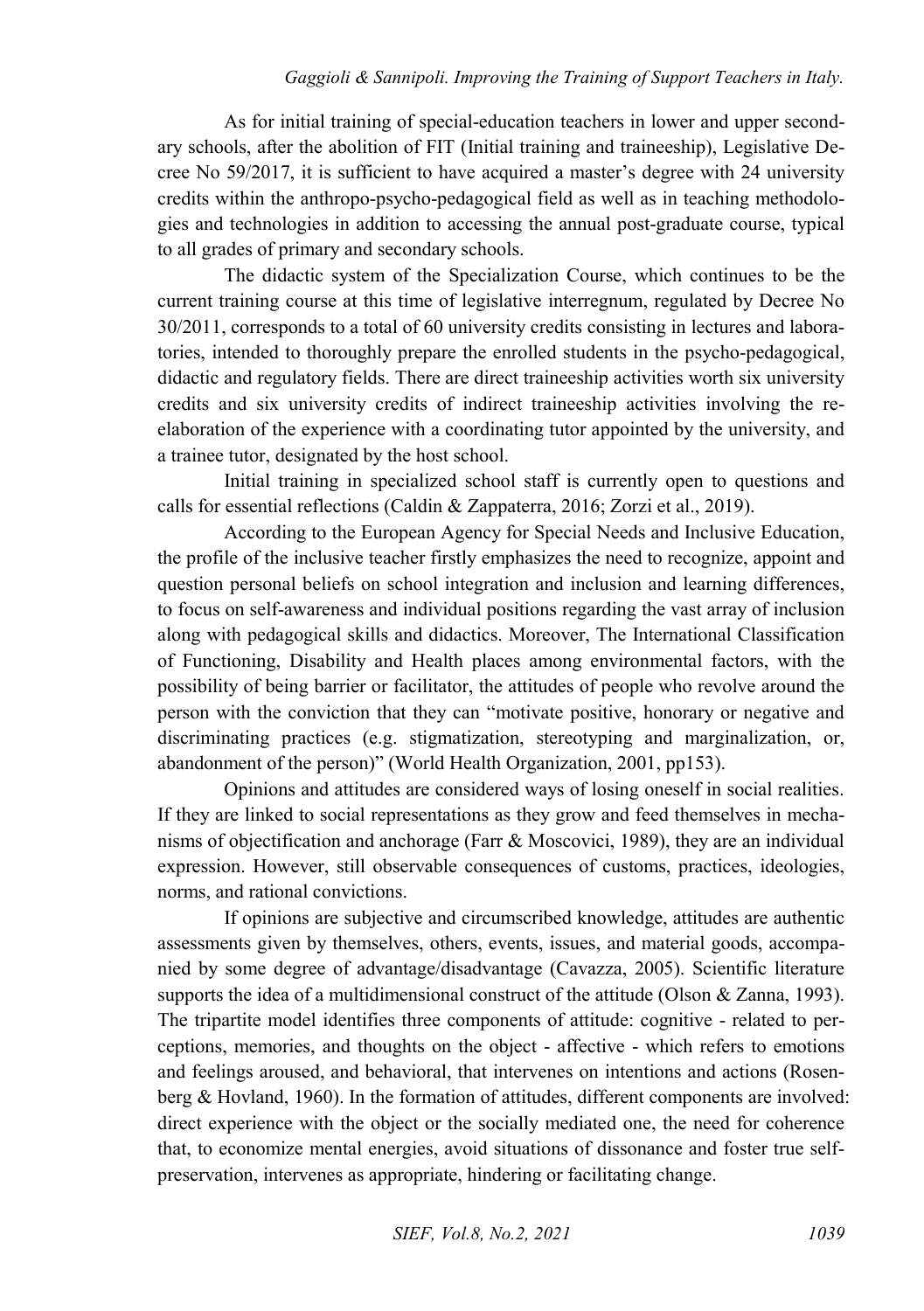Evidence in literature confirms that there are, with different outcomes in inclusive terms, very well-defined attitudes towards disability (Davis & Layton, 2011; De Boer et al., 2011; Forlin, 2012; Forlin & Chambers, 2011; Taylor & Ringlaben, 2012). The severity and type of disability would strongly influence recruitment in terms of reluctance and inadequacy (Aiello et al., 2018; Dias & Cadime, 2016; Fiorucci, 2014; 2019; Odongo & Davidson, 2016). Intellectual disabilities have a significant standing among these (Cumming & Dickson, 2013; Rae et al., 2010).

In the last diagnostic manual, intellectual disability (ID) is defined as "an onset disorder in the period of development that includes both intellectual and adaptive functioning deficits in the conceptual, social and practical fields" (APA, 2013, pp37). The two criteria that contribute to its definition and the onset within 18 years of age are cognitive deficits identified with an intelligence quotient (IQ) lower than 70. In addition to a deficit and limitations in adaptive functioning understood as the set of social and practical skills learned for everyday life (home, school, working environment, community), with particular attention to communication, social participation, and autonomous life (Schalock et al., 2007; Vianello, 2015, 2018). The weight assumed by the second criterion is evidenced by the fact that the various levels of severity are defined based on adaptive operation and not IQ scores hence determining the need for aid and support. The last report published by MIUR (Ministero dell'Istruzione, dell'Università e della Ricerca - Ministry for Instruction, University, and Research) in 2018, and related to the academic year 2016/2017, reports that 96.1% of the total number of pupils with disabilities attending state and non-state schools, of every order and degree, bear a psychophysical disability: precisely, 67.9% have an intellectual disability (MIUR, 2018). The number of students with ID is significant and requires increased attention.

# **Materials and Methods**

Data in literature (Findler et al., 2007; Lau & Cheung, 1999; Morin et al., 2013a; 2013b) have identified increasingly clear associations between attitudes towards people with ID and socio-demographic variables in the respondent participants.

It has been observed that previous positive experiences with people with ID are associated with teachers' attitudes, especially in the affective and behavioral dimensions (Sermier Dessemontet & Bless, 2013, 2014). Specifically, the frequency and type of contact appear to affect teachers' attitudes indirectly and predict how teachers are likely to repeat positive experiences. This confirms the practice's usefulness, demonstrated by the fact that a period of traineeship carried out in the presence of people with ID is associated with a more in-depth knowledge of their rights and skills (Yazbeck et al., 2004).

In the studies mentioned, the attitudes of the respondent participants are associated with the level of operation of the target with ID. More hostile attitudes are associated at a lower level of function or in more severe ID.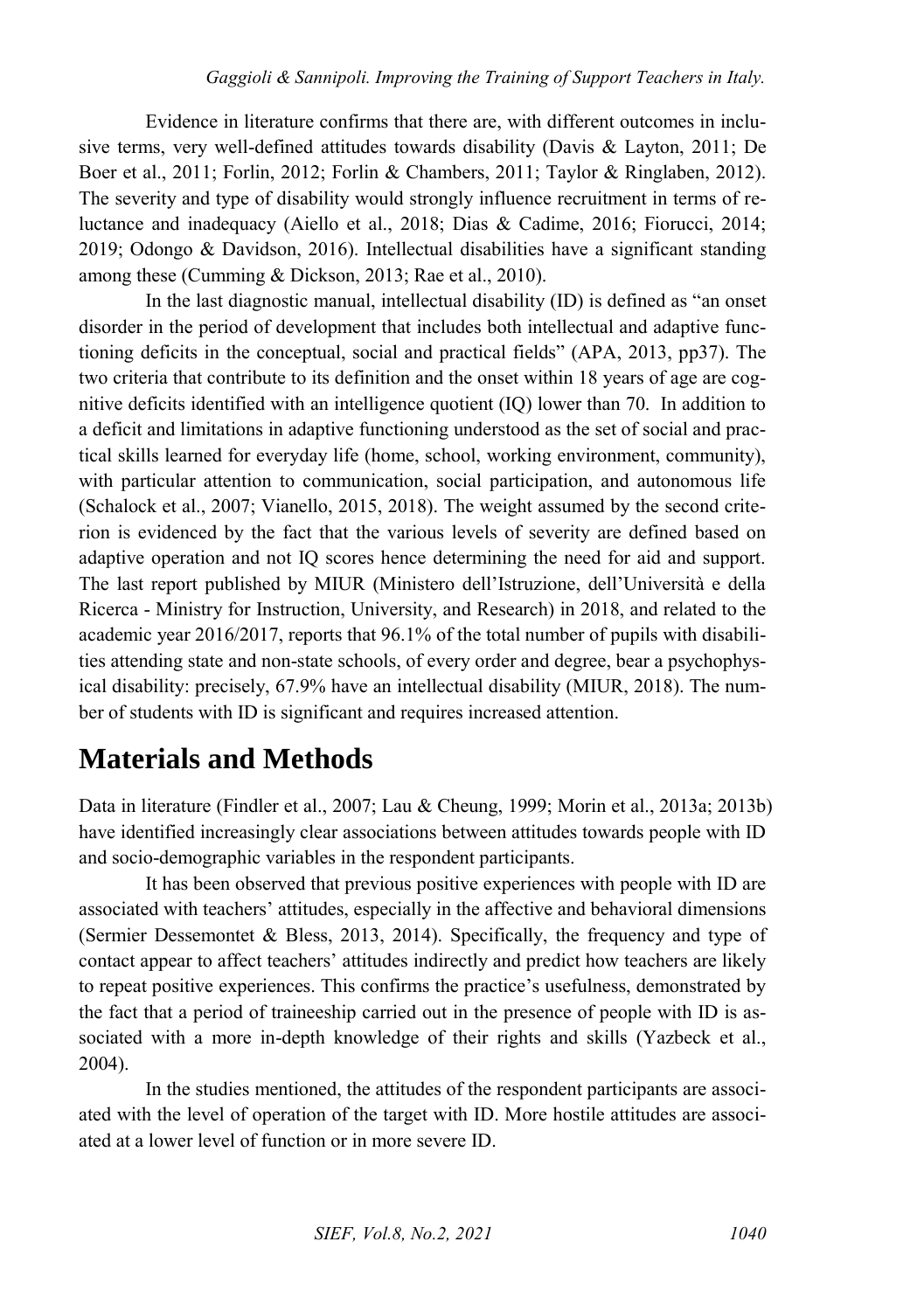This work arises from the need to have tools for measuring attitudes and, in particular, those related to the world of ID, to better understand how these can affect educators' teaching.

A first reconnaissance on the instruments for measuring attitudes showed that most of the available questionnaires have a one-dimensional idea of attitudes (Nowicki & Sandieson, 2002) and, as such, are subject to bias, therefore, providing measures that are not representative of the entire concept (Antonak & Livneh, 2000; Findler et al., 2007). On the other hand, it should be remembered that the majority of available questionnaires are not explicitly built for the assessment of attitudes towards ID but address disability in general (Morin et al., 2013a).

For this reason, the chosen instrument was the Attitudes Toward Intellectual Disability Questionnaire (ATTID; Morin et al., 2015), a self-report questionnaire, addressed to ID, composed of 67 items using the 5-point Likert scale, with the possibility to evaluate the item from (1) totally agree to (5) totally disagree and not to express an attitude (9) cannot answer or do not know or represent a neutral attitude (3) neither in agreement nor in disagreement. The questionnaire is divided into three sections:

- Cognitive (30 items),
- $\cdot$  Affective (18 items).
- $\cdot$  Behavioral (19 items),

which are equivalent to the three dimensions of the attitude and are represented by five factors organized in as many subscales:

- Knowledge of causes,
- Knowledge of capacity and rights,
- · Discomfort,
- Sensitivity or tenderness,
- · Interactions.

According to the tripartite model of attitude theory, the cognitive component is represented by knowledge of capacity, rights, and ID knowledge. The affective component draws on two factors: Discomfort and sensitivity/tenderness. Finally, the behavioral part emerges as a single factor (**Table 1**).

The questionnaire was translated into Italian, subjected to field test, and validated (Arcangeli et al. 2020). Specific questions related to the Italian school context were added to the original version. They include initial and ongoing training on the subject, years of service, relationship with other social and health services, knowledge of ID, and any school experiences with students diagnosed with ID.

The survey has aimed to analyze attitudes towards ID in mainstream and special education teachers (positive, neutral, or negative), monitoring whether the scores obtained in the various dimensions of the attitudes differ according to the type of teachers considered (mainstream or special education). Plus, one thing needs to be checked is the presence of relationships between quantity and quality of contact and the various dimensions of the attitude towards ID in mainstream and special-education teachers. All to identify which variables represent predictors of the multiple dimensions of teachers' attitude towards ID.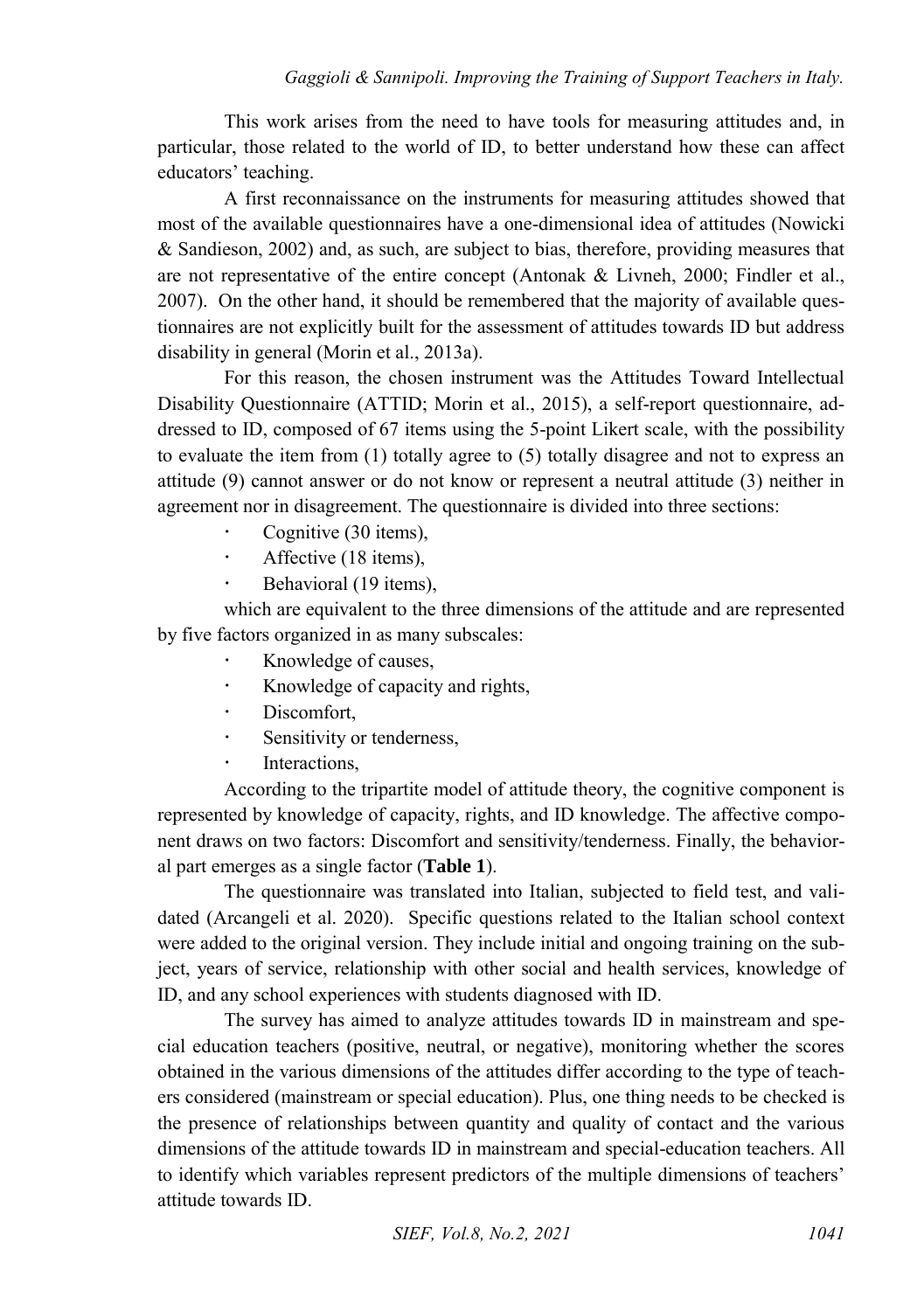#### **Table 1. Grouping of the Five Dimensions Investigated by the ATTID Questionnaire According to the Tripartite Model.**

| The Three-Factor Model of Attitudes                 | <b>Dimensions</b>                |  |
|-----------------------------------------------------|----------------------------------|--|
| Cognitive                                           | Knowledge of capacity and rights |  |
|                                                     | Knowledge of causes of ID        |  |
| Affective                                           | <b>Discomfort</b>                |  |
|                                                     | Sensitivity/Tenderness           |  |
| Behavioural                                         | Interaction                      |  |
| From Rosenberg & Hovland 1960; Zanna & Rempel 1988. |                                  |  |

#### **Table 2. Mean and Standard Deviations Scores of Mainstream and Special-Education Teachers in the Five Dimensions of the ATTID for Likert Scores from 1 to 5 Points.**

|                                  | <b>Mainstream Teachers</b> |      | <b>Special-Education Teachers</b> |      |
|----------------------------------|----------------------------|------|-----------------------------------|------|
| The Five ATTID Dimensions        | Mean                       | SD   | Mean                              | SD   |
| Knowledge of causes of ID        | 2.36                       | 0.59 | 2.30                              | 0.52 |
| Knowledge of capacity and rights | 2.28                       | 0.46 | 2.19                              | 0.48 |
| <b>Discomfort</b>                | 1.93                       | 0.58 | 1.77                              | 0.48 |
| Sensitivity/Tenderness           | 2.90                       | 0.72 | 2.80                              | 0.68 |
| Interaction                      | 1.96                       | 0.48 | 1.81                              | 0.43 |

The research was conducted by disseminating the questionnaire on a national scale, which saw 544 teachers of all levels, counting 307 mainstream and 237 specialeducation teachers. The ATTID questionnaire was sent to schools both in paper and online via a shared link that allowed the completion utilizing a Google form.

The collected data were then processed with descriptive statistics (mean and standard deviation), which allowed to classify the scores of the five dimensions of attitudes that emerged in mainstream and special education teachers as positive, neutral or negative.

## **Results**

As described in the previous paragraph, ATTID proposes a five-factor structure overlapping the tripartite model of attitudes: knowledge of capacity and rights and knowledge of causes of ID (the cognitive component), discomfort and sensitivity/tenderness (affective component), and the behavioral part.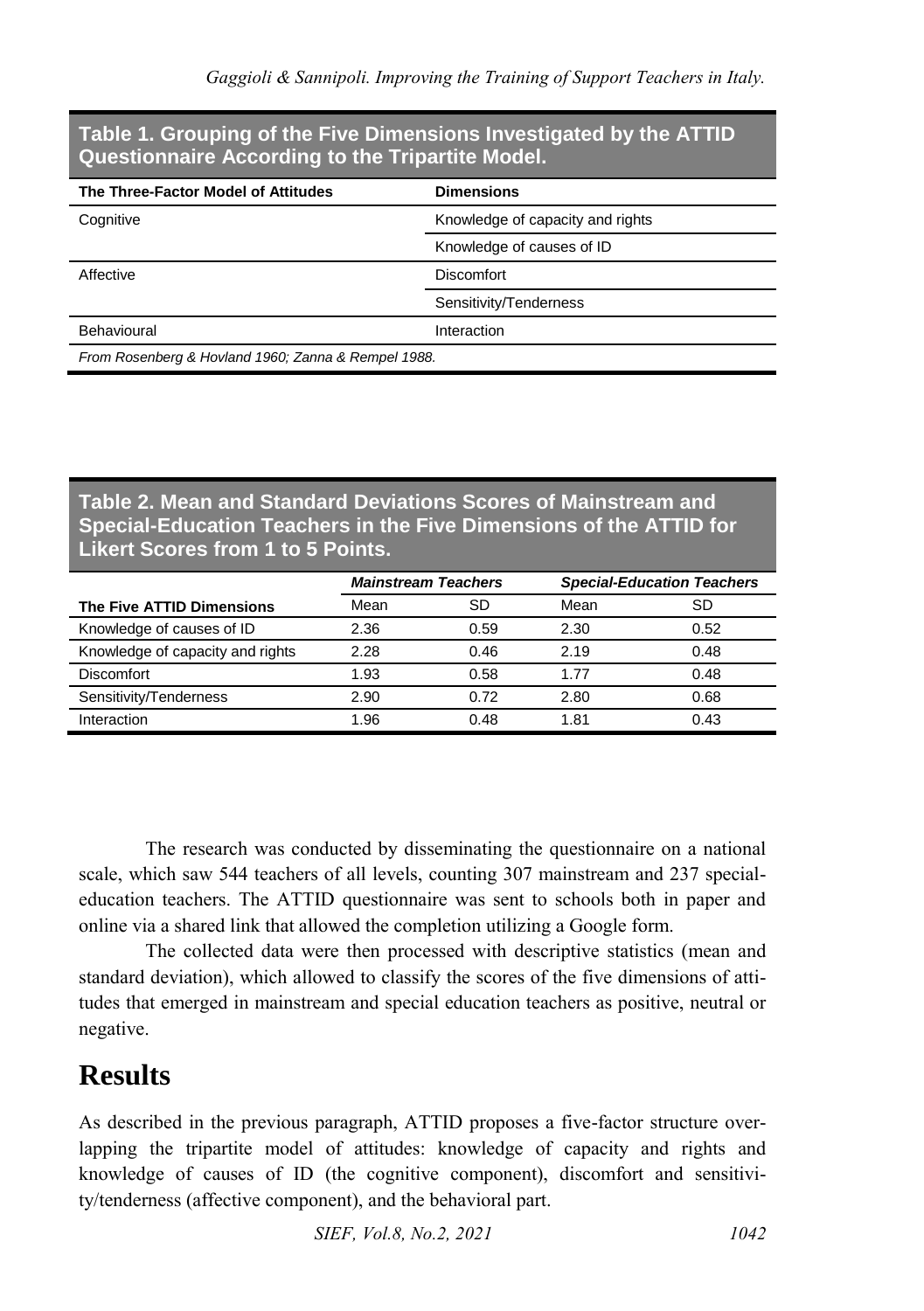In the ATTID, for each dimension, the lower the score is and the more positive the attitude towards ID, and vice versa. Likert scale scores of 1 and 2 represent positive attitudes, score three neutral, and scores 4 and 5 negative attitudes towards ID. These results show that both mainstream and special-education teachers are favorably inclined to positive attitudes in all dimensions, particularly in Discomfort and Interaction (**Table 2**).

The data show that special-education teachers seem to have more positive attitudes than mainstream teachers.

Despite a relatively large number of variables correlated with the ATTID dimensions in both groups, a limited number of these are statistically significant predictors of scores of specific dimensions. However, although there are a smaller number of variables that correlate with the various ATTID dimensions in special-education compared to mainstream teachers, most of these associated variables turn out to be predictors of attitude towards ID (except for the knowledge of capacity and rights dimension), while almost none appear to be for mainstream teachers (especially variables that represent teacher-specific characteristics).

Considering the individual variables that are predictors, the influence of more predictors associated with specific ATTID dimensions are observed in specialeducation teachers compared to mainstream ones. Those related to teachers' characteristics, i.e., vocational training, teaching experience, perception of effectiveness in own knowledge regarding ID, perceived support, promotion of positive attitudes towards ID.

Analyzed as a group, variables related to teacher-specific characteristics statistically increase the prediction of all ATTID dimension scores significantly only in special-education teachers compared to only two components (Knowledge of capacity and rights and Interaction) in mainstream teachers.

When attention is paid to variables traditionally studied in association with attitudes towards ID, compared to the amount of contact, the quality of the connection influences a more significant number of ATTID dimensions in both groups of teachers but especially in special-education teachers (for which it affects all ATTID dimensions except knowledge of capacity and rights). The quality of contact affects only the Discomfort, Interaction, and Sensitivity/Tenderness dimensions in mainstream teachers. Moreover, only in mainstream teachers, the quantity of contact allows predicting the scores of Discomfort.

However, there are significant differences between the two groups with regards to each ATTID dimension.

# *Cognitive Factor*

### Knowledge of Capacity and Rights

The data indicate that in mainstream teachers, there is a positive effect concerning age (that is, an older age predicts more negative attitudes) and a negative impact concerning the school level taught (i.e., mainstream teachers who teach at higher school levels have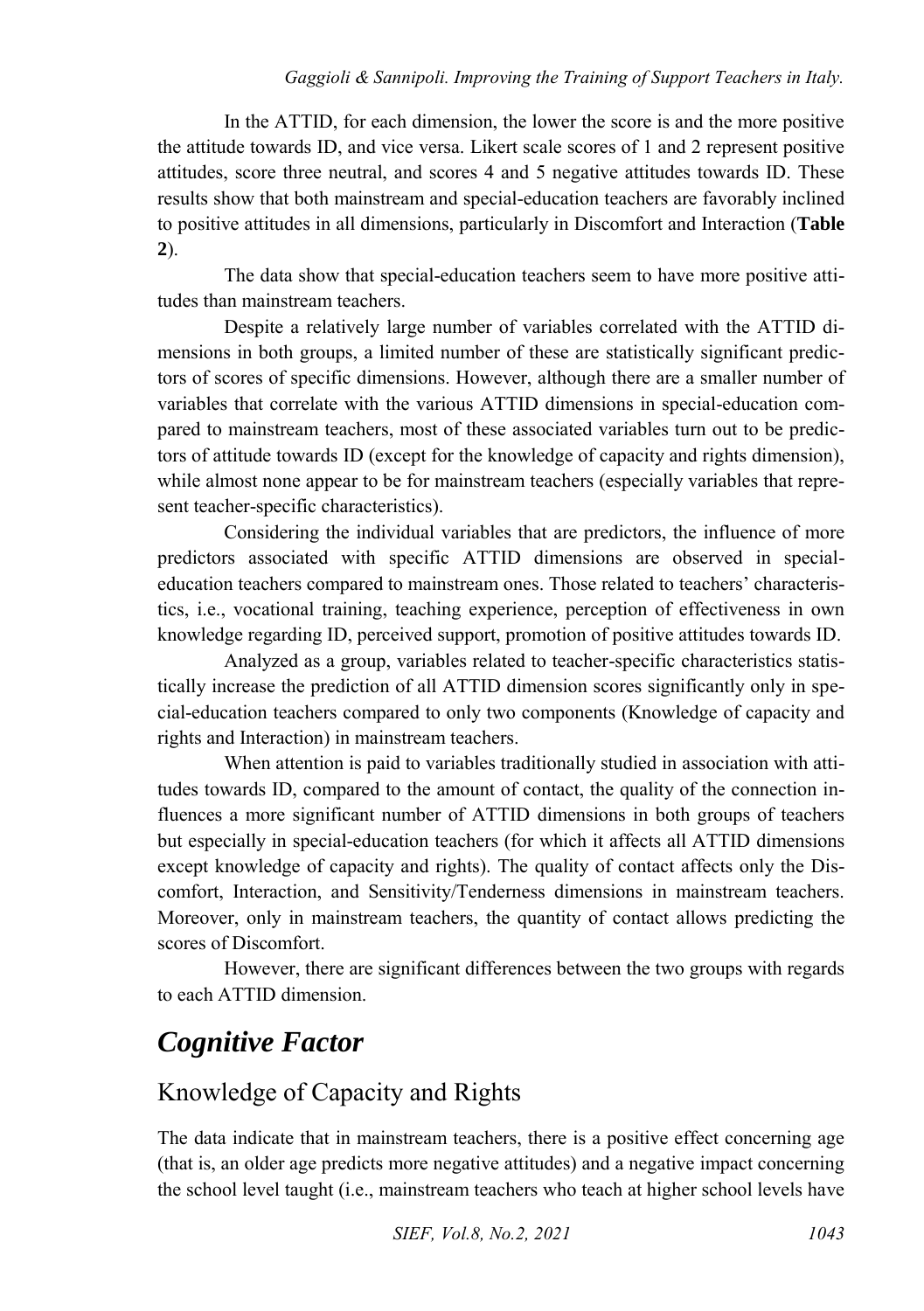more positive attitudes). In special-education teachers, there is no single effect specific to any of the areas but, considering the characteristics of teachers globally, they can contribute to the accuracy of predicting the score of special-education teachers in this dimension in a statistically meaningful way regarding teaching experience in both pupils without and with ID, and in pupils with severe ID, perceived support and promotion of positive attitudes towards ID.

This suggests that the years of experience in class, if not in contact with pupils with ID, can even lead, with time, to consolidate teachers' negative attitudes. On the other hand, these data may instruct us to think that the functional characteristics of individuals with ID can, over time, lead to a natural compensation, making attitudes towards them progressively more benevolent. In general, the time factor tells us that the number of in-service years of a mainstream teacher, who teaches in classes where pupils with disabilities are present, increases positive attitudes.

Although some shortcomings created by initial training do not favor a positive attitude on behalf of teachers, the data suggest the importance of teachers' hands-on experience.

### Knowledge of Causes of ID

About the knowledge of the causes of ID, the findings produced in the questionnaire show that there is a negative effect of the promotion of positive attitudes towards ID in both mainstream and special-education teachers. In support of teachers, this is especially true about the type of contact relationship, which, for this dimension, turns out to be a negative variable. Namely, more negative attitudes are predicted in a distant relationship with individuals with ID, which is the contrary in special-education teachers within the Sensitivity/Tenderness dimension.

Hence, it is not necessarily true that the more intellectually disabled individuals known, the more accepted and appreciated they are. On the other hand, it can be said that the greater the contact with them, the more one learns to comprehend ID. However, it should be remembered that the knowledge of the condition of disability in which the pupil lives is the result of the knowledge of several factors: the intertwined functioning of body functions and structures, activities, social participation, personal and environmental factors (WHO, 2001). If one circumscribes the person's identity to only one of these aspects, the knowledge produced is minimal.

# *Affective Factor*

### Discomfort

The findings reveal significant differences between the two groups, mainly concerning the negative effect of both the quantity and quality of contact with an individual with ID by the mainstream teacher (particularly in the variable "Quality of the contact relationship"), indicating that more positive attitudes are present in this category of teachers who have had a greater quantity and quality contact with ID. However, in special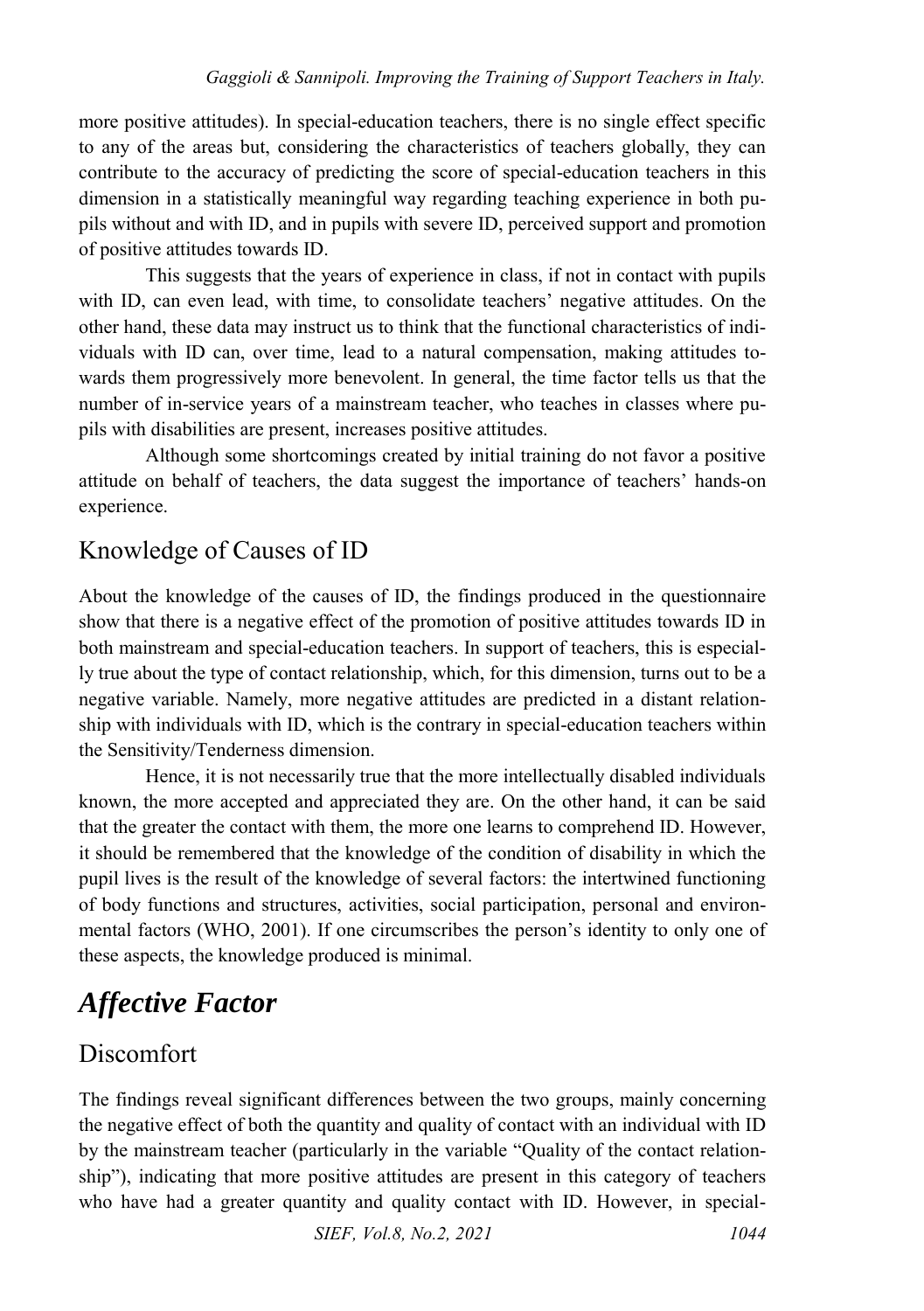education teachers, there is only the negative effect of the quality of connection and the perception of the effectiveness of knowledge of ID. This indicates that more positive attitudes are present in special-education teachers who have a higher quality of contact with individuals with ID and a more excellent perception of the effectiveness of their knowledge regarding ID.

These data lead us to believe that contact with intellectually disabled persons reduces the feeling of Discomfort that teachers feel. Often the first experiences of contact occur in the family or a friendly environment. As the data show, the number of connections is not only the quality that makes the difference: quality is given above all by the knowledge regarding ID.

In this respect, traineeship for mainstream teachers must be carried out within classes where pupils with disabilities are also present. Suppose one considers the study pathways of university graduates in Primary Education or Teachers' Training Colleges/Institutes. In that case, no later than 2001/2002-qualification per the arrangements set out in the Italian legislation, entitling enrolment in the second tier of school rankings - it is clear that these encounters have not always been experienced.

### Sensitivity and Tenderness

Data that emerged about this dimension show that a negative effect in total support and ID training can be found (indicating that a longer duration of training predicts more positive attitudes). In special-education teachers, a positive effect in the type of relationship contact is also existent (i.e., more negative attitudes are indicated by a close contact relationship with a person with ID). In mainstream teachers, a negative effect on the quality of relationship contact (i.e., more positive attitudes are present in mainstream teachers who have better relationships with intellectually disabled individuals).

Special-education teachers who have had more contact experience with pupils with disabilities and, in most cases, specific training manifest more positive attitudes of sensitivity and tenderness. In our sample, 39% of the special-education teachers earned a master's degree, which means that many teachers engaged in support activities have not carried out specific training courses. According to the data, their attitudes towards pupils with intellectual disabilities could be influenced by positive and negative personal life experiences. When the training has been provided, the attitudes manifested are more optimistic.

# *Behavioral Factor*

#### Interaction

A further interesting finding is that, in both mainstream and special-education teachers, an adverse effect of the quality of contact (specifically, the variable "Quality of the contact relationship") and the perceived support is reported. This indicates that teachers with higher contact qualities and higher perceived support levels also have more positive attitudes towards ID.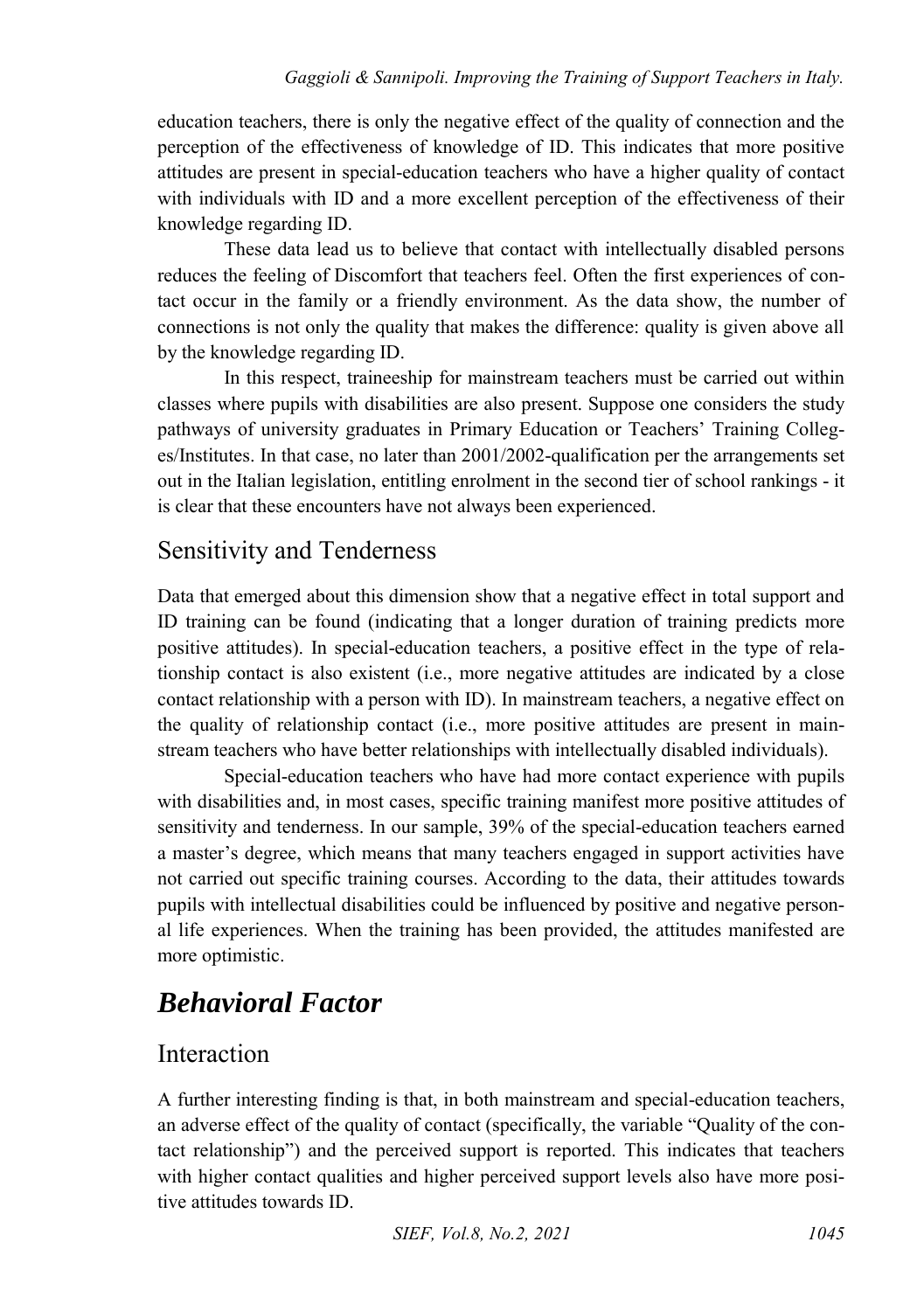| Table 3. Summary Table of Main Results for Each Dimension. |                                     |                                                                                                    |  |
|------------------------------------------------------------|-------------------------------------|----------------------------------------------------------------------------------------------------|--|
| Factor                                                     | <b>Dimensions</b>                   | <b>Results</b>                                                                                     |  |
| Cognitive                                                  | Knowledge of capacity and<br>rights | Quantity of contacts. Prolonged and informed contact<br>produces greater knowledge                 |  |
|                                                            | Knowledge of causes of ID           | Quality of contacts. Closest contacts produce more<br>knowledge                                    |  |
| Affective                                                  | <b>Discomfort</b>                   | Increased quantity and quality of contacts decreases the<br>feeling of discomfort                  |  |
|                                                            | Sensitivity/Tenderness              | Increased quantity and quality of contacts increases the<br>feeling of sensitivity and tenderness  |  |
| <b>Behavioural</b>                                         | Interaction                         | Higher contact quality and higher levels of perceived sup-<br>port produce more positive attitudes |  |

#### **Table 3. Summary Table of Main Results for Each Dimension.**

#### **Table 4. Summary Table of the Main Results for Each Dimension Related to the Characteristic Elements of the Current Training of Teachers.**

| Factor      | <b>Dimensions</b>                   | <b>Results</b>                      | <b>Current Training</b>       |  |
|-------------|-------------------------------------|-------------------------------------|-------------------------------|--|
| Cognitive   | Knowledge of capacity and<br>rights | Quantity of contacts                | Teaching pedagogical, medical |  |
|             | Knowledge of causes of ID           | Quality of contacts                 | and legal disciplines         |  |
| Affective   | Discomfort                          | Quantity and quality<br>of contacts | Indirect traineeship          |  |
|             | Sensitivity/Tenderness              | Quantity and quality<br>of contacts |                               |  |
| Behavioural | Interaction                         | Quality of contact                  | Direct traineeship            |  |

The resulting reflection is linked to the importance of the quality of the contact relationship. One of the elements that may significantly contribute to making a quality relationship reflects the practices, allowing observed reshaping behaviors.

Being in the relationship in an informed way promotes a greater understanding of the other and, consequently, a more positive attitude. The indirect traineeship that accompanies the specialized teacher's training path for support activities pursues precisely this purpose (**Table 3**).

## **Discussion**

The data collected suggests some reflections on the elements already present and missing that characterize, or should describe, teacher training to promote positive attitudes towards people with ID and disabilities in general.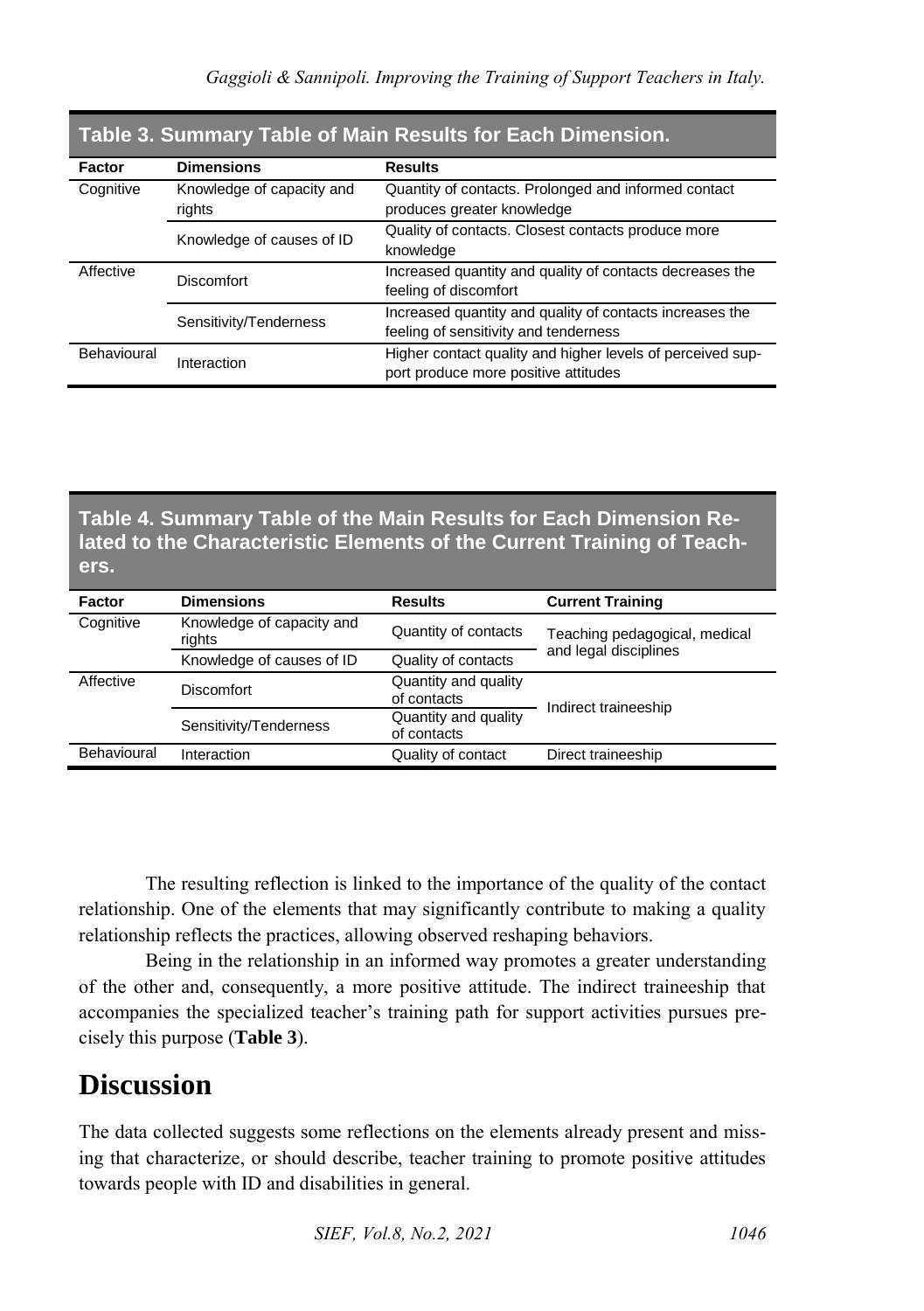# *Survey Results and Contents of Current Training*

The tripartite model of attitudes, together with the data emerging from this study, suggests essential content that should not be lacking in special-education teacher training in support activities for pupils and students with disabilities and teachers in general. The three components of the tripartite model of attitudes are presented below. We observed how the data emerged, propose an analysis of the already-existing elements in credited training pathways, and aim to enhance aspects that need strengthening (**Table 4**).

### The Cognitive Component

The Italian Decree No 30/2011 "Criteria and modalities for conducting training courses for specializations in support activities" (GU General Series n.78 of 02-04-2012) establishes a total of 288 hours of lessons (36 university credits) consisting of core courses related to different disciplinary fields. Accordingly, allowing participants to acquire psycho-pedagogical skills (M-PED/03, M-PED/01, M-PSI/04) as well as legal (IUS/09) and medical (MED/39) ones.

The cognitive component that underlies attitudes is represented in the ATTID questionnaire by two factors: knowledge of capacity and rights and knowledge of ID causes.

Teachers attending the special-education specialization course study the rights of disabled persons in conjunction with addressing primary and secondary legislation on school inclusion (IUS/09). About the knowledge of the causes of a particular disability, the study of Child Neuropsychiatry (MED/39) is investigated.

All within a psycho-pedagogical framework allow for understanding the state of health of individuals concerning their environments that is conducive to seizing positive skills and performance and the role of mediation of contextual factors and possible barriers (WHO, 2001).

Thereupon, it is of importance of acquiring a pedagogical overview to embrace the complexity of the situations and elements that characterize them.

Alongside the latter, embodied are the practices that allow, through appropriate reflective activities, to seize theoretical knowledge that guides and nourishes educational action.

The Decree, which establishes the means for conducting training courses within the specialization in support activities, provides the operational dimension (direct traineeship), moments dedicated to re-elaborating personal experience and organization of professional skills (indirect traineeship).

### The Affective Component

Two factors draw on the affective component: Discomfort and sensitivity/tenderness.

The feeling of Discomfort or feelings of tenderness, which, in some cases, may result in compassion, are elements that strongly characterize the type of attitude towards a person with an intellectual disability.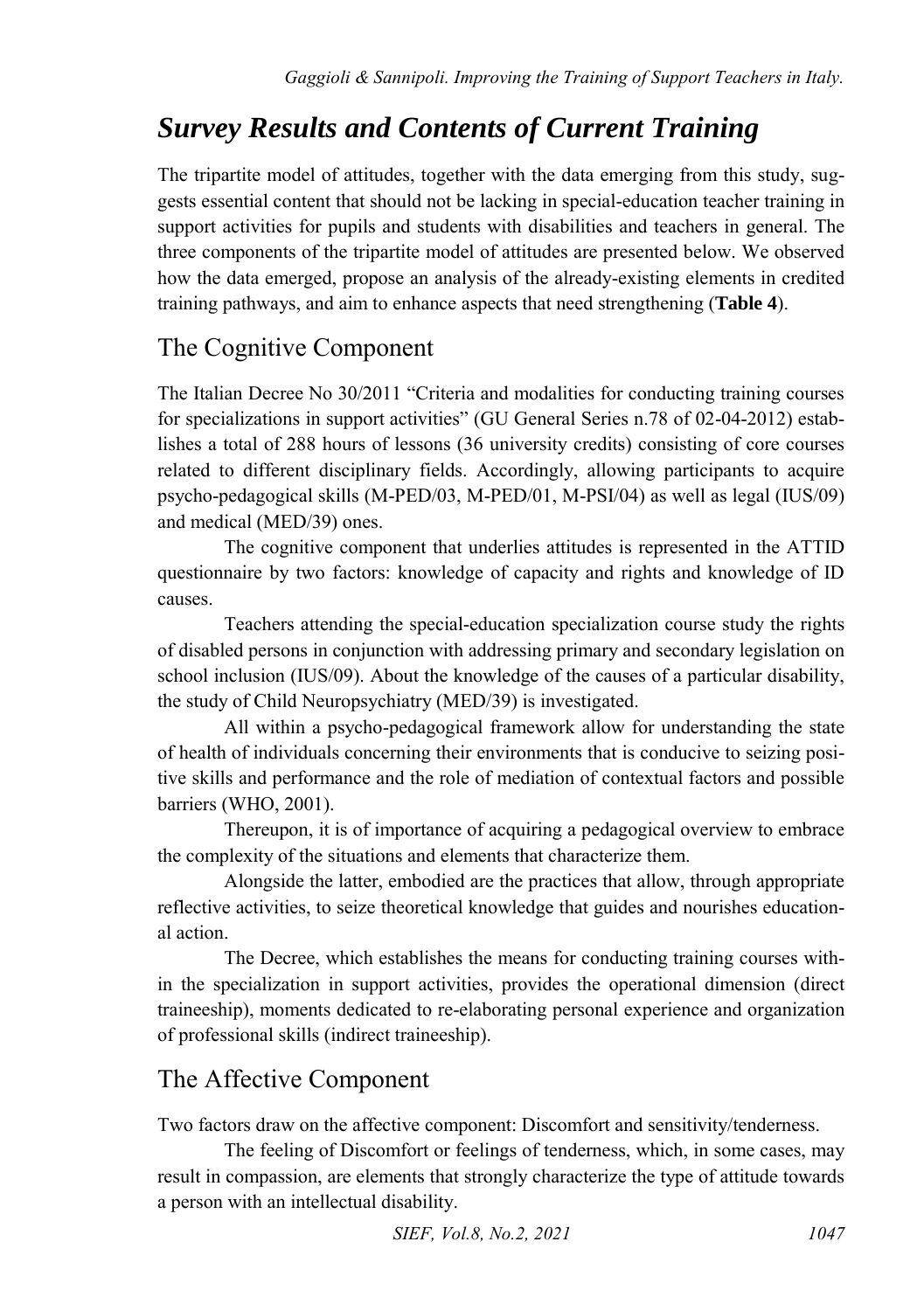Studies show how the feeling of Discomfort may increase with the greater severity of the disorder (Sermier Dessemontet & Bless, 2013) or how particular physical and relational characteristics, typical in Down syndrome, may induce feelings of tenderness (Vicari, 2007).

In this respect, the role and importance of re-elaborating the professional experience, both from a personal and psycho-motivational point of view, play a fundamental role in forming future teachers and their attitudes.

People's actions result from an interaction between personal dispositions and conditioning posed by situations (Canevaro & Chieregatti, 1999). They are often driven by feelings of solidarity and altruism and are not always successful in understanding how the helping relationship is carried out within a rapport, precisely, a relationship (Haddock & Zanna, 1993).

The unexpressed desire to "feel useful" or "do good" may sometimes be concealed behind the desire to help someone. However, these two factors may not produce positive effects on the person to whom the help is directed. There is the possibility of meeting closure and even endanger the person's self-esteem by triggering attitudes of rejection and hostility (Canevaro, 2018).

On the other hand, it is vital to become aware of stereotypes and prejudices and have the courage to evaluate, size, and overcome them. One must remain inside a coevolutionary relationship that keeps everyone inside.

"It is not enough to help or teach: the time has come to co-develop, to create and change together, each while remaining in our sphere and preserving our roots" (Canevaro & Chieregatti, 1999, pp197).

#### The Behavioral Component

In the ATTID questionnaire, the behavioral component emerges as a single factor.

Behavior can be defined as the mirror of attitude, which is revealed precisely in action.

Analyzing educational processes in the complexity of classroom contexts enables clarifying a series of acts involving teachers and students and permits teachers to observe and reflect on the attitude that produced a given action. Subsequently, orienting choices and decisions, which have in the meantime, become increasingly more conscious, creates, over time, an improvement of the practice itself. The teacher's awareness of the effectiveness of mediations put in place induces her/him to consider them, especially in subsequent courses.

Decree No 30/2011 focuses on practice, proposing laboratory activities favoring cooperative and collaborative learning methods, research-action, and metacognitive learning. The teacher is thus placed to experiment through: group work, simulations, insights, applied experiences in actual or simulated situations, and related to training activities in critical disciplinary areas and class management.

The use of new technologies applied to special education (TIC) is used in professional practice, although, if ill-employed, it can become an amplifier for any possible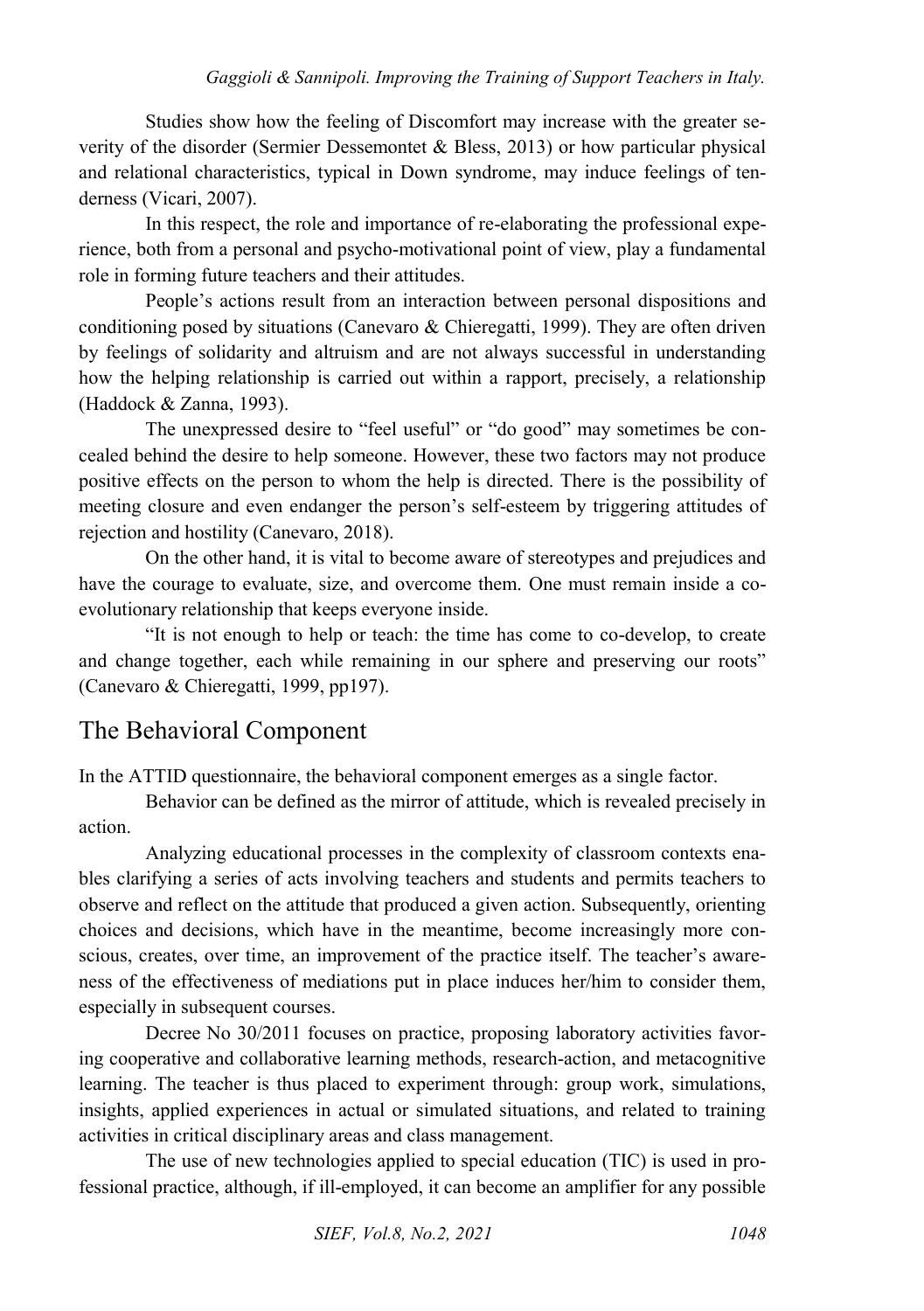stigmatizing behaviors. To optimize teaching and learning processes, understanding positive elements that strengthen, and critical ones that require improvement, becomes fundamental.

## *Proposals for Improving Current Training*

As is shown by research, attitudes have a significant impact in terms of bearings and applied practices (De Boer et al., 2011).

In terms of professional skills, both the mainstream and special-education teacher is called to vigorously exercise the reflective dimension (Fabbri et al., 2014).

The cultural environment of every professional community consists of explicit knowledge, well declared, and socially recognizable along with a more tacit, implicit, but equally significant background that acts as a silent scene to every action and unconditionally dictates a system of instructions for understanding, meaning, and working (Polanyi, 1979; Schön,1993; Becchi, 2005).

Explicit and implicit knowledge guides thinking and action in a cognitive economy functional to knowledge that does not need to start from scratch every time. If detailed knowledge constitutes the shared and declared knowledge of a working group, codified and expressible through a systematic and formal language, the implicit is a sort of practical unconscious (Perrenoud, 2001). An unknown universe made of "affections, tensions, dilemmas, assumptions of common sense, beliefs, naive epistemology, abductive reasoning strongly connected with the image of self and with social existence" (Perla, 2010, pp7-8).

Reflecting on the life of the declared and tacit mind, the cognitive processes of which educational professionals mean their own lives, become central in education to comprehend the weight of their singular knowledge maps and avoid forms of cognitive imprisonment.

"Understanding how an educational situation works means tracing the device that is in progress: the latent lines and trajectories of these relationships that change over time" (Palmieri, 2018, pp116).

A professional's task is then to label their unique maps to gradually recognize the boundaries between data and information, between the subjects that accompany each other and the ideas we have of them. No teacher starts a new adventure as if it were a tabula rasa but carries an experienced and imagined warehouse of personal and professional ideas. Summoned together, they intertwine explicit and implicit individual plots. We are our thoughts, "we have in common a tangle of pre-assumptions, many of which have ancient origins" (Bateson, 1997, pp439), many are existential, professional, and cultural.

An educational relationship is, therefore, existent beyond the doing and the relationship. Quality makes it possible to imagine that communication alongside action can be placed within a reflection both in terms of self-awareness and of planning. For the past to become experiences, endowed with meaning and able to draw evolutionary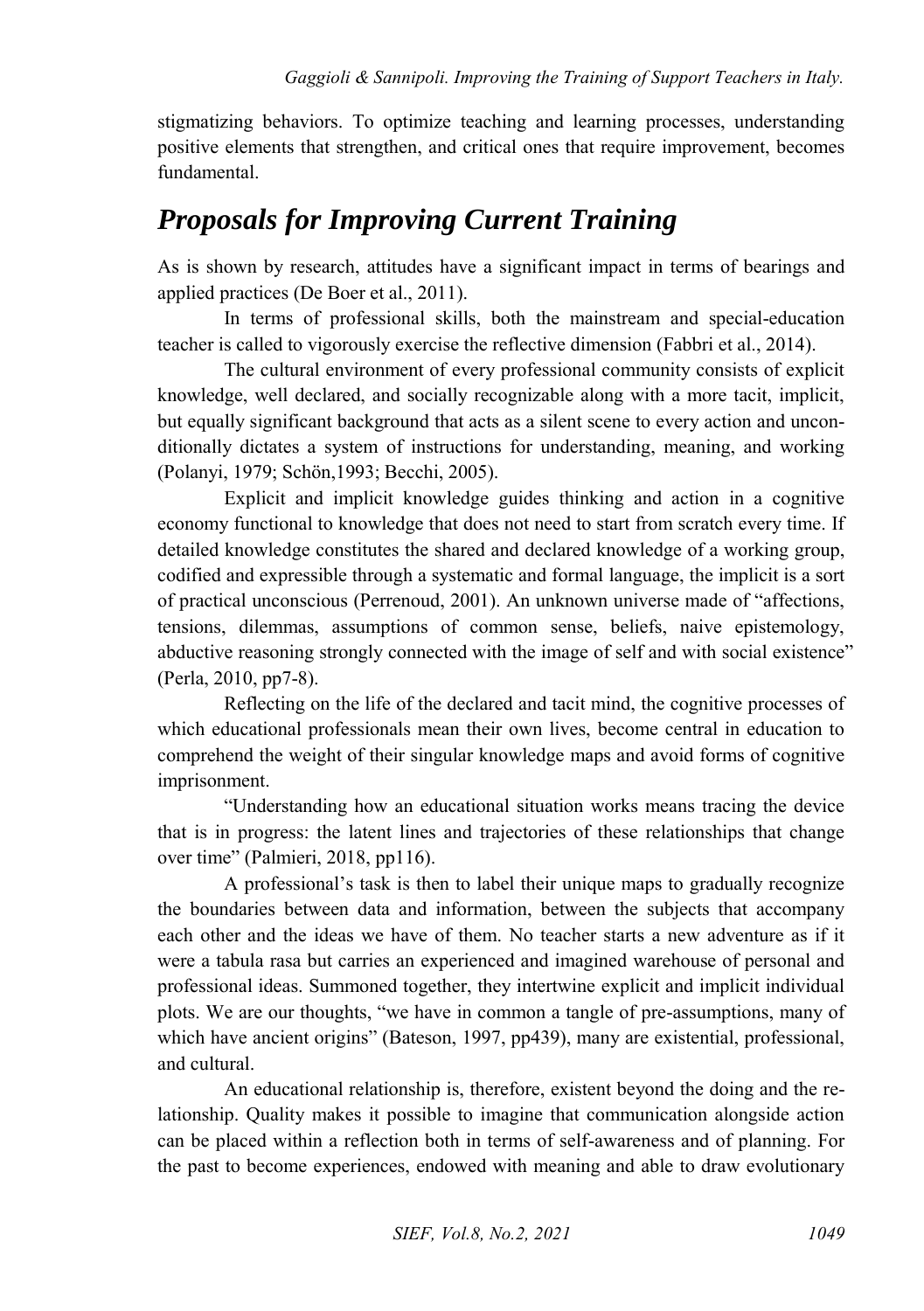trajectories, it is necessary to be "pensively present" (Mortari, 2013, pp17), reflect on both the actions and thoughts.

Reflective practice feeds upon specific tools and moments that become necessary to avoid cognitive shortcuts that would likely show us only what we are looking for or confirm our assumptions at the expense of authenticity of identities. In this sense, reflexiveness becomes a fundamental tool for formulating new, distinct questions and answers. It motivates us to gather further readings and interpretations of reality without falling into the temptation to squander and overlook, creating a virtuous circle of research and action. Since every educational relationship is composed of uniqueness, temporality, and locality, the meaning of searching is not to accumulate knowledge but admit with humility that, as others and relationships are outside us, it is not accessible to our knowledge.

To nourish the reflective dimension, the inclusive teacher is called upon to exercise observation, documentation, and collegiality skills.

Observation as a research method and technique consists of a complete description of the characteristics of behavior, event, or situation. Guided by the maps of those who practice it, both in epistemological and methodological terms, it is an emotional moment that, alone, does not have sufficient coordinates to be considered knowledge. Placing itself between the perceptual moment of looking and the hermeneutic one, it is always a selective and intentional process, guided and oriented by hypotheses, expectations, and theoretical frameworks. Beyond the choice of the method and the tools, observation is a descriptive practice, called upon later, spaced and preferably socialized, enriched with interpretative constructs. An accurate observation is aware of its partiality and perfectibility, but it is also eager to open up to as many points of view as possible, allowing selected accounts to become meaningful narratives, never complete but most certainly shared. It is the work of analysis and not synthesis, which helps to seize the positioning of the educator, the actual distinction between recorded events and impressions, evaluations, and comments. Observing is an opportunity to stop (Fontaigne, 2017): the to-do-race is suspended while proposals and activities are questioned. Do they make sense, and are they placed within a frame of thought and plan? To give oneself opportunities with not only observational attitudes, a chance to encounter students in an authentic way, in addition to a formative moment to question time and educational proposals.

Writing and documenting allows collecting data, appointing devices, accommodating paradoxes of possible different interpretations, measuring the changes in one and others (Biffi, 2014). Journal writing, in particular, is an "organizer of surprises" (Cocever & Chiantera, 1996, pp23) insofar as it assumes the characteristics of being joining, hypothetical, negotiating, and interrogative. As a daily practice, it amplifies observational and analysis skills, allowing one to label thoughts and experiences, document experience, and make it available for consequential meanings and/or reflections. Documenting is an opportunity to nourish a cognitive memory (Canevaro, 1996), allowing students to be seen, recognized, and narrated and assume the responsibility to declare the selection criteria for what is considered significant and not.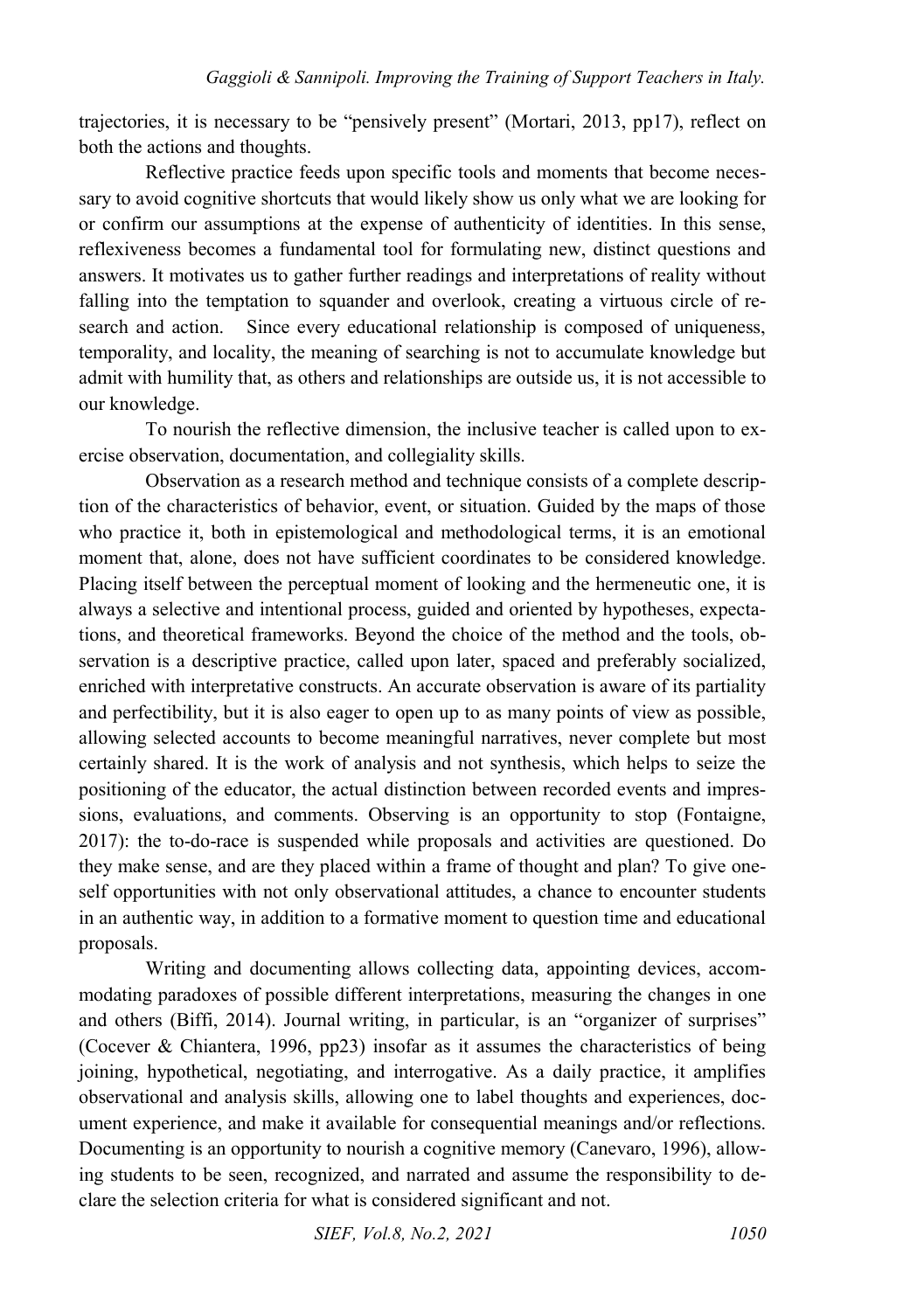**Table 5. Summary Table of the Main Results for Each Dimension Related to the Characteristic Elements of the Current Training of Teachers and The Aspects to be Strengthened.**

| Factor      | <b>Dimensions</b>                   | <b>Results</b>                         | <b>Current Training</b>                      | Improvement<br><b>Proposals</b> |
|-------------|-------------------------------------|----------------------------------------|----------------------------------------------|---------------------------------|
| Cognitive   | Knowledge of<br>capacity and rights | Quantity of<br>contacts                | Teaching pedagogi-<br>cal, medical and legal | Reflective practice             |
|             | Knowledge of<br>causes of ID        | Quality of<br>contacts                 | disciplines                                  |                                 |
| Affective   | <b>Discomfort</b>                   | Quantity and<br>quality of<br>contacts | Indirect traineeship                         | Documentation                   |
|             | Sensitivity/Tenderness              | Quantity and<br>quality of<br>contacts |                                              |                                 |
| Behavioural | Interaction                         | Quality of<br>contact                  | Direct traineeship                           | Observation                     |

What we document is a choice among many others. The descriptions that are produced, the categories that are applied, and the interpretations attributed to meaning are impregnated with beliefs, classifications, categorizations, declared or tacit.

The possibility of counting on mature collegiality indeed nourishes a reflection that avoids some methodological slips that often produce non-authentic practices, such as the exclusivity and non-negotiation of interventions.

To be a working group, it is not sufficient to just share a pedagogical culture, often not even so sharp and conscious, but to build together "a way of acting with a method, and, at the same time, a way - contingent and changeable - to make and be part of a working team" (Palmieri, 2018, pp180). Teamwork enhances individual and unique differences; it allows those with more ample professional experience to savor the generosity of sharing. It favors the possibility of expression, tenacity towards possible and sustainable horizons, calmness, lightness, along with humor. Above all, intersubjectivity is the space of discovery that consists of many different points of view in which situations are framed. Collegiality is an expression of the necessity of a time and space to "say things," to name them, to experience cognitive dissonance, to change one's position, if points of view urge to do so.

Observation, writing, documentation, and collegial work are professional tools that allow us to interrogate thoughts to understand how polluted they are with predetermined or implicit ideas, which do not account for a change of outlook and practices (**Table 5**). They are pensive maintenance tools that prevent falling into cognitive shortcuts that do not recognize the weight of attitudes and "raw" knowledge in the encounter and relationship with each other (Dessemontet & Bless, 2013).

## **Conclusions**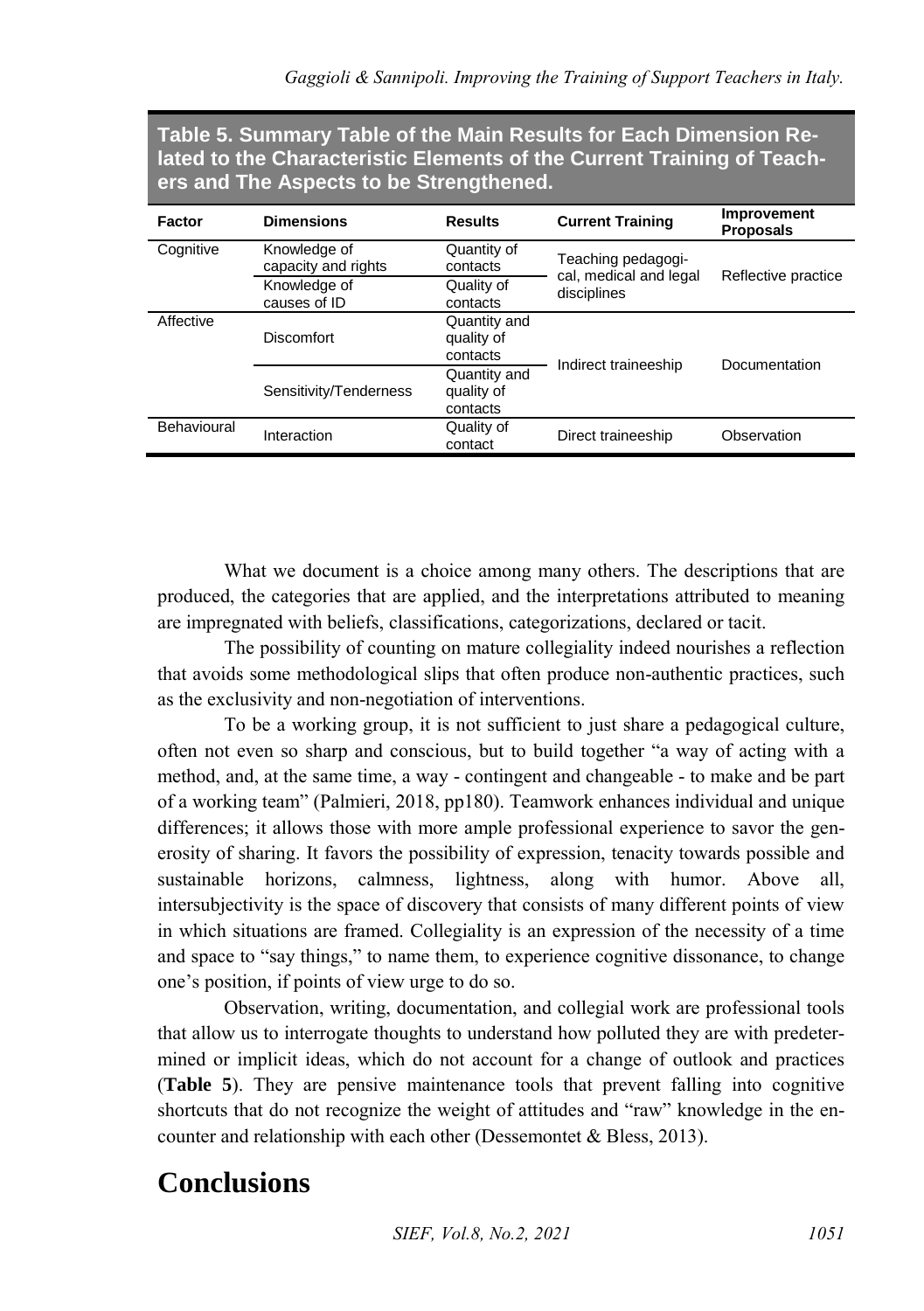The inclusive dimension strongly requires professionals who are able to exercise reflective thinking. To recognize and acknowledge each student's singularity, the school system needs to avoid technical slip downs that seem to request the execution of tasks mainly and, in a residual, discrete way, calls for thought and planning. It is about making a fundamental choice, essential within educational contexts: to be teachers seeking answers or teachers capable of becoming explorers of queries and walk crossroads instead of beaten tracks (Manghi, 1990).

"In the context of training, it is then necessary to weaken subordination to the imperatives of our time and have the courage to make room for and enhance other unprecedented and outdated cultural practices. In practical training, to think for oneself, starting from oneself, in other words, professional experience must be recognized as the backbone of the practice. Starting from oneself implies having the courage to subtract thinking from the already known versions of the world, and from the reassuring territories of already-defined paradigms, and risk searching other scores of thoughts" (Mortari, 2011, pp21).

It is, therefore, vital to enhance laboratory experiences and indirect traineeship during training, promote self-awareness, label assumptions, ascertain adequate knowledge, and draw attention to urgency in professional terms. In terms of school policies, institutional conditions must be created to continue to question the life of the mind and the individual spaces obtained with intention and motivation by each teacher. The possibility to render collegiality opportunities more significant on the one hand and simultaneously activate contexts of supervision and pedagogical advice (Negri, 2014; Oggionni, 2013; Palma, 2017) could be possible work paths that recognize that all actors, in the construction of authentically inclusive contexts, have a responsibility starting from the ideas they express to the practices that they enact upon.

#### **References**

- Aiello, P., Di Gennaro, D.C., Girelli, L., & Olley, J.G. (2018). Inclusione e atteggiamenti dei docenti verso gli studenti con disturbo dello spettro autistico: Suggestioni da uno studio pilota. *Formazione & Insegnamento. Rivista internazionale di Scienze dell'educazione e della formazione*, 16(1):175-188. [Italian] [https://ojs.pensamultimedia.it/index.php/sire](https://ojs.pensamultimedia.it/index.php/siref/article/view/2739) [f/article/view/2739](https://ojs.pensamultimedia.it/index.php/siref/article/view/2739)
- Antonak, R.F., & Livneh, H. (2000). Measurement of attitudes towards persons with disabilities. *Disability and Rehabilitation*, 22(5):211-224. DOI: <https://doi.org/10.1080/096382800296782>
- APA. American Psychiatric Association. (2013). Diagnostic and Statistical Manual of Mental Disorders 5th. Edition (DSM-5). Washington, DC.: American Psychiatric Association. ISBN: 978-089-042-555-8.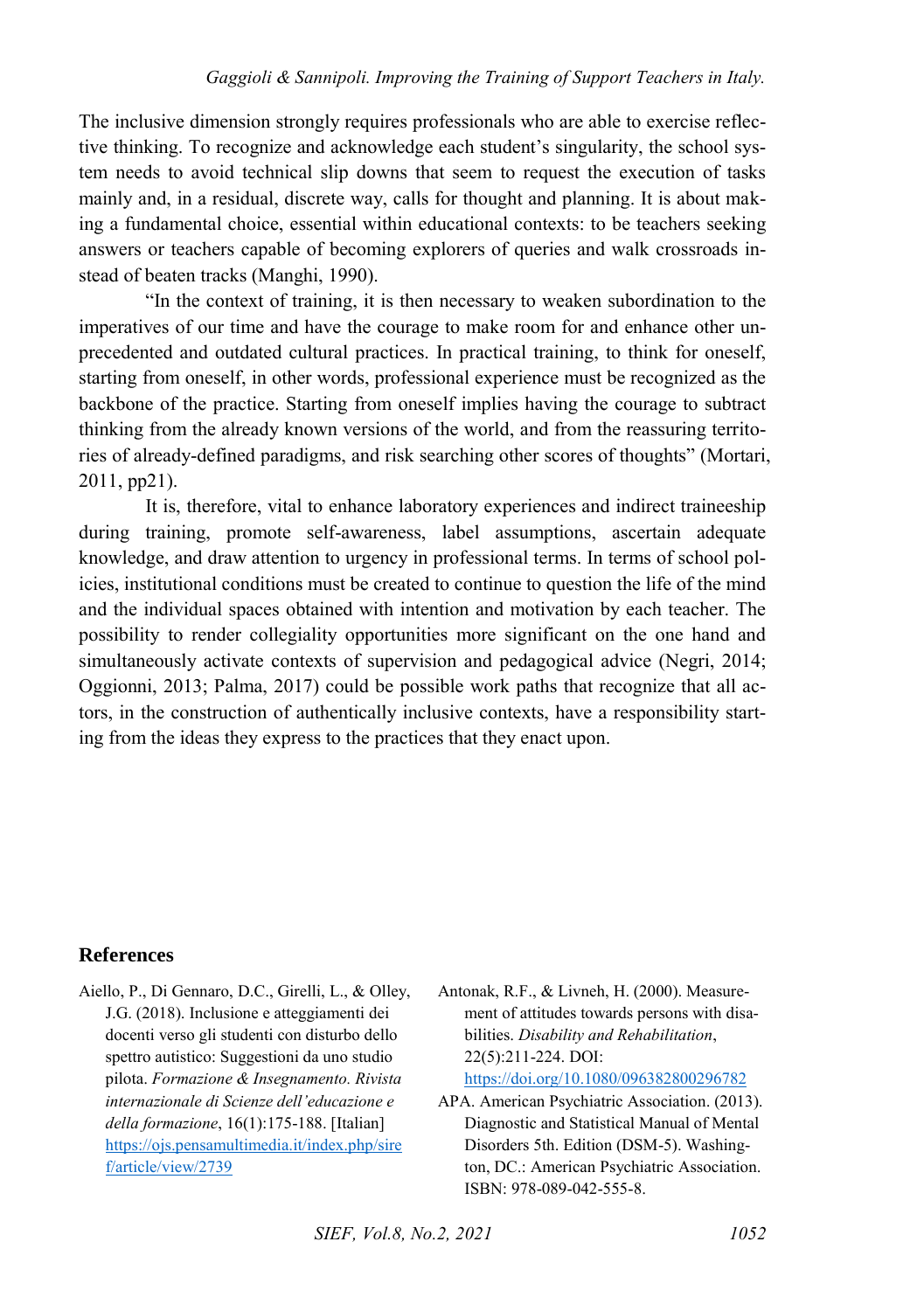- Arcangeli, L., Bacherini, A., Gaggioli, C., Sannipoli, M., & Balboni, G. (2020). Attitudes of mainstream and special-education teachers toward intellectual disability in Italy: The relevance of being teachers. *International Journal of Environmental Research and Public Health*, 17(19):7325. DOI: <https://doi.org/10.3390/ijerph17197325>
- Bateson, G. (1997). Una sacra unità. Milano: Adelphi. [Italian] ISBN-13: 978-884-591- 316-7.
- Becchi, E. (2005). Pedagogie latenti: una nota. *Quaderni della didattica della scrittura*, 3:105-113. [Italian] DOI: <https://doi.org/10.7369/71922>
- Biffi, E. (2014). Le scritture professionali del lavoro educativo. Milano: Franco Angeli. [Italian] ISBN: 978-889-170-511-2.
- Caldin, R., & Zappaterra T. (2016). La frontiera attuale dell'inclusione e la formazione iniziale degli insegnanti specializzati per il sostegno. In M. Muscarà, S. Ulivieri (ed.), La ricerca pedagogica in Italia. Pisa: ETS. [Italian] ISBN: 978-884-674-618-4.
- Canevaro, A. (1996). Pedagogia speciale: la riduzione dell'handicap. Milano: Bruno Mondadori. [Italian] ISBN : 978-884-249- 366-2.
- Canevaro, A. (2018). Fuori dai margini. Superare la condizione di vittimismo e cambiare in modo consapevole. Edizioni Centro Studi Erickson. [Italian] ISBN: 978- 885-901-410-2.
- Canevaro, A., & Chieregatti, A. (1999). La relazione di aiuto. L'incontro con l'altro nelle professioni educative. Roma: Carocci. [Italian] ISBN: 978-884-301-480-4.
- Cavazza, N. (2005). Psicologia degli atteggiamenti e delle opinioni. Bologna: il Mulino. [Italian] ISBN: 978-881-510-617-9.
- Cocever, E., & Chiantera, A. (ed.) (1999). Scrivere l'esperienza in educazione. Padova: Clueb. [Italian] ISBN: 978-888-091-354-2.
- Comunicazione Della Commissione Al Parlamento Europeo E Al Consiglio (2007). Migliorare la qualità della formazione degli insegnanti. [Communication from the Commission to the European Parliament and the Council (2007). Improve the quality of teacher training.] [Italian[\] https://eur-](https://eur-lex.europa.eu/LexUriServ/LexUriServ.do?uri=COM:2007:0392:FIN:IT:PDF)

[lex.europa.eu/LexUriServ/LexUriServ.do?ur](https://eur-lex.europa.eu/LexUriServ/LexUriServ.do?uri=COM:2007:0392:FIN:IT:PDF) [i=COM:2007:0392:FIN:IT:PDF](https://eur-lex.europa.eu/LexUriServ/LexUriServ.do?uri=COM:2007:0392:FIN:IT:PDF) 

- Cottini, L. (2017). Didattica speciale e inclusione scolastica. Roma: Carocci. [Italian] ISBN: 978-884-308-818-8.
- Cumming, J.J., & Dickson, E. (2013). Educational accountability tests, social and legal inclusion approaches to discrimination for students with disability: A national case study from Australia. *Assessment in Education: Principles, Policy & Practice*, 20(2):221-239. DOI: [https://doi.org/10.1080/0969594X.2012.730](https://doi.org/10.1080/0969594X.2012.730499)

[499](https://doi.org/10.1080/0969594X.2012.730499)  Davis, R.S., & Layton, C.A. (2011). Collaboration in inclusive education: A case study of teacher perceptions regarding the education of students with disabilities. *National Social Science Journal*, 36(1):31-39. [https://www.nssa.us/journals/pdf/NSS\\_Journ](https://www.nssa.us/journals/pdf/NSS_Journal_36_1.pdf#page=33) al  $36$  1.pdf#page= $33$ 

- De Anna, L., Gaspari, P., & Mura, A. (2015). L'insegnante specializzato. Itinerari di formazione per la professione. Milano: Franco Angeli. [Italian] ISBN: 978-889-172- 662-9.
- De Boer, A., Pijl, S. J., & Minnaert, A. (2011). Regular primary schoolteachers' attitudes towards inclusive education: A review of the literature. *International Journal of Inclusive Education*, 15(3):331-353. DOI: <https://doi.org/10.1080/13603110903030089>
- Dessemontet, R.S., & Bless, G. (2013). The impact of including children with intellectual disability in general education classrooms on the academic achievement of their low-, average-, and high-achieving peers. *Journal of Intellectual & Developmental Disability*, 38(1):23-30. DOI:

[http://dx.doi.org/10.3109/13668250.2012.75](http://dx.doi.org/10.3109/13668250.2012.757589) [7589](http://dx.doi.org/10.3109/13668250.2012.757589) 

Dias, P.C., & Cadime, I. (2016). Effects of personal and professional factors on teachers' attitudes towards inclusion in preschool. *European Journal of Special Needs Education*, 31(1):111-123. DOI:

[https://doi.org/10.1080/08856257.2015.1108](https://doi.org/10.1080/08856257.2015.1108040) [040](https://doi.org/10.1080/08856257.2015.1108040) 

European Agency for Special Needs and Inclusive Education (2012), Profilo dei Docenti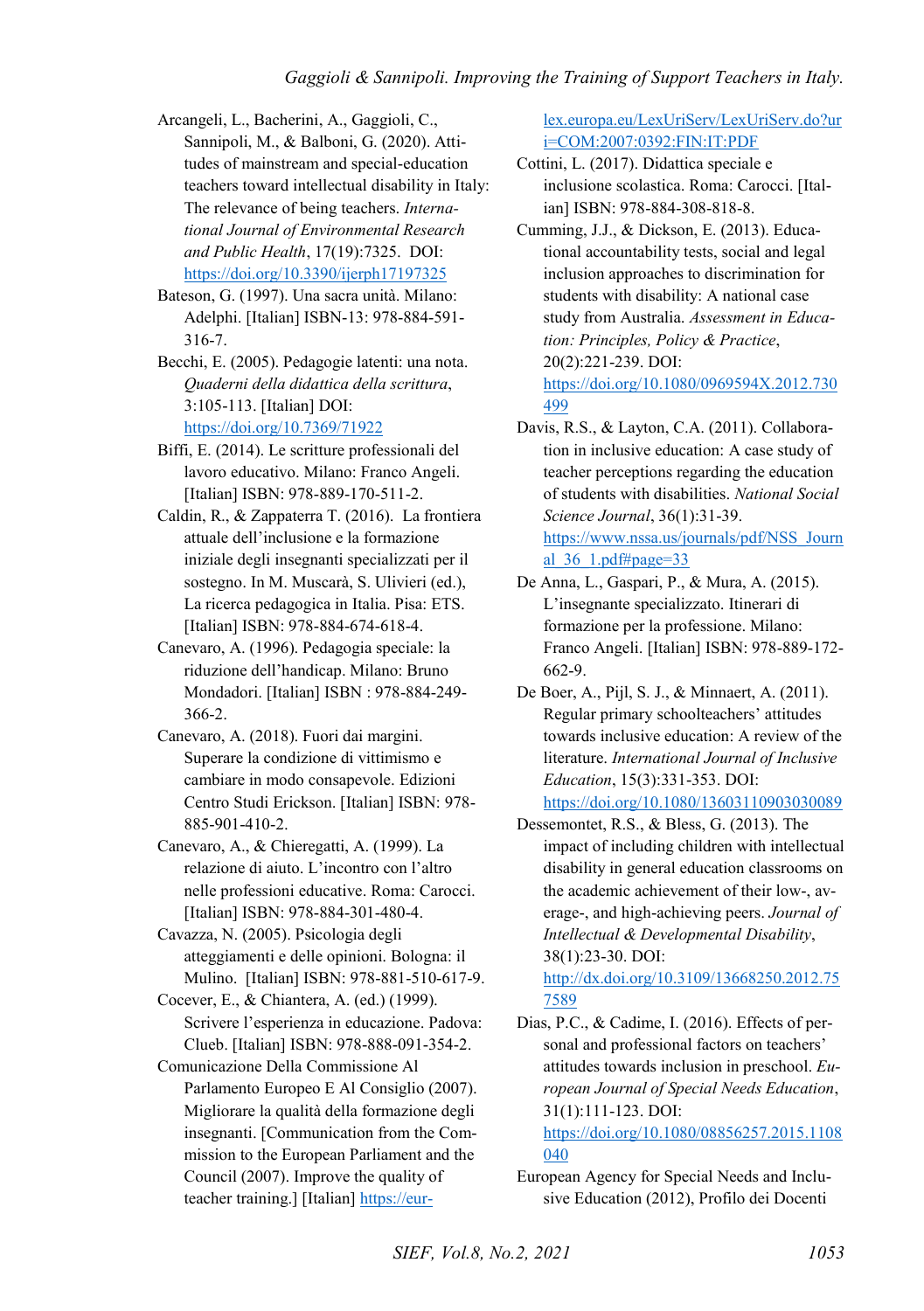Inclusivi. Odense (Danimarca). ISBN: 978- 87-7110-348-9.

- Fabbri, L., Striano, M., & Melacarne, C. (2014). L'insegnante riflessivo. Coltivazione e trasformazione delle pratiche professionali: Coltivazione e trasformazione delle pratiche professionali. Milano: Franco Angeli. [Italian] ISBN: 978-885-680-288-7.
- Farr, R.M., & Moscovici, S. (Ed.). (1989). Rappresentazioni sociali. Bologna: Il mulino. [Italian] ISBN: 978-881-502-319-3.
- Findler, L., Vilchinsky, N., & Werner, S. (2007). The multidimensional attitudes scale toward persons with disabilities (MAS): Construction and validation. *Rehabilitation Counseling Bulletin*, 50(3):166-176. DOI: [https://doi.org/10.1177/00343552070500030](https://doi.org/10.1177/00343552070500030401) [401](https://doi.org/10.1177/00343552070500030401)
- Fiorucci, A. (2014). Gli atteggiamenti degli insegnanti verso l'inclusione e la disabilità: uno sguardo internazionale. *Italian Journal of Special Education for Inclusion*, 2(1):53- 66. [Italian]

[https://80.211.104.80/index.php/sipes/article](https://80.211.104.80/index.php/sipes/article/download/355/342) [/download/355/342](https://80.211.104.80/index.php/sipes/article/download/355/342) 

- Fiorucci, A. (2019). Inclusione, disabilità e formazione docenti. Uno studio sulla rilevazione degli atteggiamenti e dei fattori associati in un gruppo di futuri insegnanti. La scala OFAID. *Journal of Special Education for Inclusion*, 7(2):271-293. [Italian] DOI[: https://doi.org/10.7346/sipes-02-2019-](https://doi.org/10.7346/sipes-02-2019-21) [21](https://doi.org/10.7346/sipes-02-2019-21)
- Fontaigne, A.M., Borghi, B.Q., & Molina, P. (2017). L'osservazione al nido. Guida per educatori e professionisti della prima infanzia. Trento: Erickson. [Italian] ISBN: 978-885-901-248-1.
- Forlin, C. (2012). Future directions for inclusive teacher education: An international perspective. New York, NY: Routledge. ISBN: 978- 0-203-11358-5.

Forlin, C., & Chambers, D. (2011). Teacher preparation for inclusive education: Increasing knowledge but raising concerns. *Asia-Pacific Journal of Teacher Education*, 39(1):17-32. DOI: [https://doi.org/10.1080/1359866X.2010.540](https://doi.org/10.1080/1359866X.2010.540850) [850](https://doi.org/10.1080/1359866X.2010.540850) 

Haddock, G., & Zanna, M. P. (1993). Predicting prejudicial attitudes: The importance of affect, cognition, and the feeling-belief dimension. *ACR North American Advances*, 20:315-318.

[https://www.acrwebsite.org/volumes/7463/v](https://www.acrwebsite.org/volumes/7463/volumes/v20/NA-20) [olumes/v20/NA-20](https://www.acrwebsite.org/volumes/7463/volumes/v20/NA-20) 

- Ianes, D. (2016). Evolvere il sostegno si può (e si deve): Alcuni contributi di ricerca in Pedagogia e Didattica speciale al dibattito sulla Legge 107. Trento: Erickson. [Italian] ISBN: 978-885-901-207-8.
- Lau, J. T. F. & Cheung, C. K. (1999). Discriminatory attitudes to people with an intellectual disability or mental health difficulty. *International Social Work*, 42(4):431-444. DOI: [https://doi.org/10.1177/00208728990420040](https://doi.org/10.1177/002087289904200405) [5](https://doi.org/10.1177/002087289904200405)
- Manghi, S. (1990). Il gatto con le ali. Ecologia della mente e pratiche sociali. Milano: Feltrinelli. [Italian] ISBN: 978-880-710-126- 7.
- MIUR (2011). Decreto 30 settembre 2011 Criteri e modalità per lo svolgimento dei corsi di formazione per il conseguimento della specializzazione per le attività di sostegno, ai sensi degli articoli 5 e 13 del decreto 10 settembre 2010, n. 249. [Decree 30 September 2011 Criteria and methods for carrying out training courses for the achievement of specialization for support activities, pursuant to articles 5 and 13 of the decree 10 September 2010, n. 249.] (12A03796) (GU Serie Generale n.78 del 02-04-2012) [Italian]

[https://www.gazzettaufficiale.it/eli/id/2012/0](https://www.gazzettaufficiale.it/eli/id/2012/04/02/12A03796/sg) [4/02/12A03796/sg](https://www.gazzettaufficiale.it/eli/id/2012/04/02/12A03796/sg) 

MIUR (2018). I principali dati relativi agli alunni con disabilità per l'a.s. [The main data relating to pupils with disabilities for the school year.] 2016/2017. [Italian] [https://www.miur.gov.it/documents/20182/0/](https://www.miur.gov.it/documents/20182/0/FOCUS_I+principali+dati+relativi+agli+alunni+con+disabilit%C3%A0_a.s.2016_2017_def.pdf/1f6eeb44-07f2-43a1-8793-99f0c982e422) [FO-](https://www.miur.gov.it/documents/20182/0/FOCUS_I+principali+dati+relativi+agli+alunni+con+disabilit%C3%A0_a.s.2016_2017_def.pdf/1f6eeb44-07f2-43a1-8793-99f0c982e422)

[CUS\\_I+principali+dati+relativi+agli+alunni](https://www.miur.gov.it/documents/20182/0/FOCUS_I+principali+dati+relativi+agli+alunni+con+disabilit%C3%A0_a.s.2016_2017_def.pdf/1f6eeb44-07f2-43a1-8793-99f0c982e422) [+con+disabilit%C3%A0\\_a.s.2016\\_2017\\_def](https://www.miur.gov.it/documents/20182/0/FOCUS_I+principali+dati+relativi+agli+alunni+con+disabilit%C3%A0_a.s.2016_2017_def.pdf/1f6eeb44-07f2-43a1-8793-99f0c982e422) [.pdf/1f6eeb44-07f2-43a1-8793-](https://www.miur.gov.it/documents/20182/0/FOCUS_I+principali+dati+relativi+agli+alunni+con+disabilit%C3%A0_a.s.2016_2017_def.pdf/1f6eeb44-07f2-43a1-8793-99f0c982e422) [99f0c982e422](https://www.miur.gov.it/documents/20182/0/FOCUS_I+principali+dati+relativi+agli+alunni+con+disabilit%C3%A0_a.s.2016_2017_def.pdf/1f6eeb44-07f2-43a1-8793-99f0c982e422) 

MIUR (2019). Decreto Legislativo 13 aprile 2017, n. 59 Riordino, adeguamento e semplificazione del sistema di formazione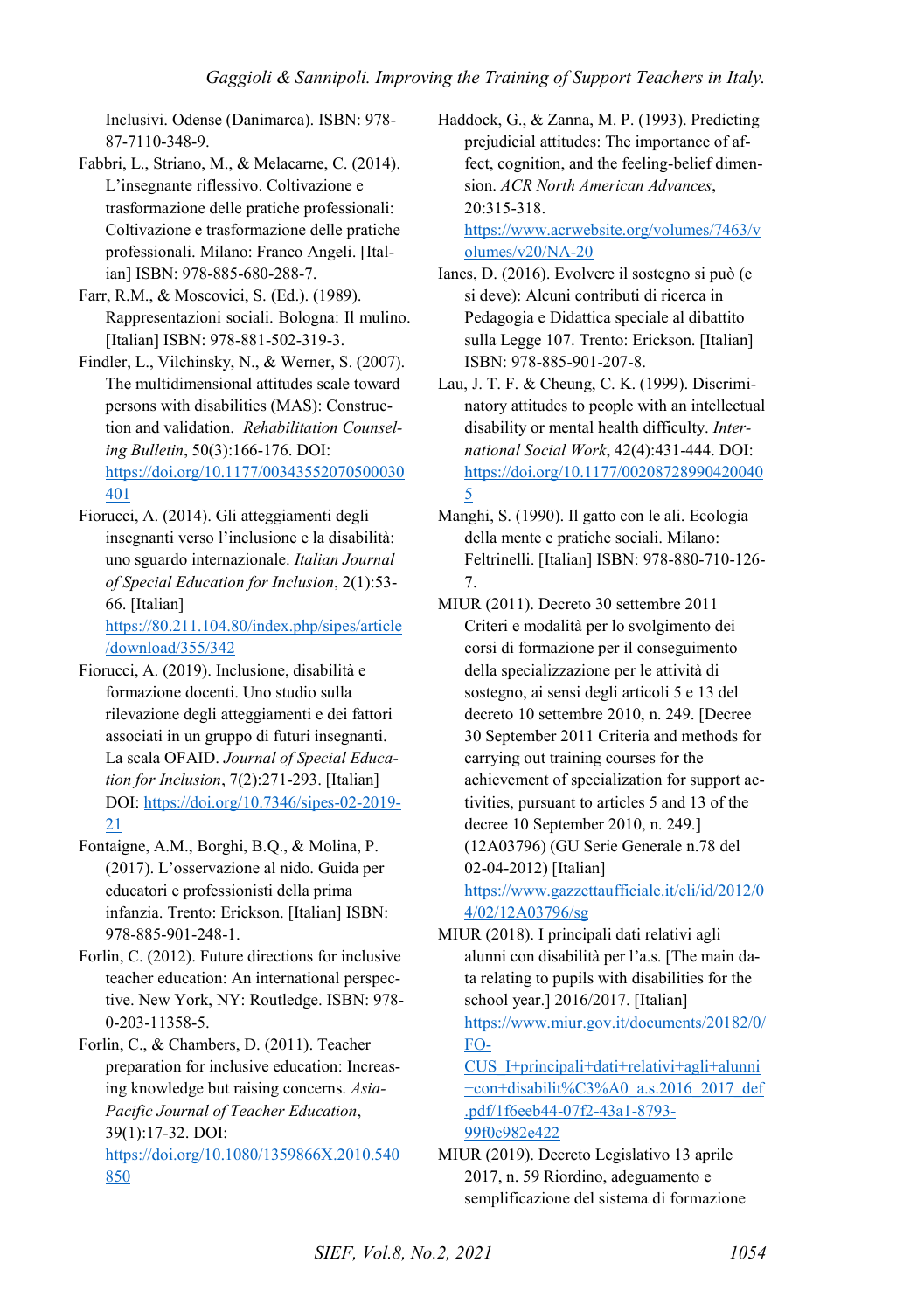iniziale e di accesso nei ruoli di docente nella scuola secondaria per renderlo funzionale alla valorizzazione sociale e culturale della professione, a norma dell'articolo 1, commi 180 e 181, lettera b), della legge 13 luglio 2015, n. 107. (17G00067) (GU Serie Generale n.112 del 16-05-2017 - Suppl. Ordinario n. 23). [Legislative Decree 13 April 2017, n. 59 Reorganization, adaptation and simplification of the initial and access training system in the roles of teacher in secondary school to make it functional to the social and cultural enhancement of the profession, pursuant to Article 1, paragraphs 180 and 181, letter b), of the law 13 July 2015, n. 107. (17G00067) (GU General Series n.112 of 16-05-2017 - Ordinary Suppl. N. 23)] [Italian]

- MIUR (2019). Decreto Legislativo 7 Agosto 2019, n. 96 Disposizioni integrative e correttive al decreto legislativo 13 aprile 2017, n. 66, recante: «Norme per la promozione dell'inclusione scolastica degli studenti con disabilità, a norma dell'articolo 1, commi 180 e 181, lettera c), della legge 13 luglio 2015, n. 107». (19G00107) (GU Serie Generale n.201 del 28-08-2019). [Legislative Decree 7 August 2019, n. 96 Supplementary and corrective provisions to Legislative Decree 13 April 2017, n. 66, containing: «Rules for promoting the scholastic inclusion of students with disabilities, in accordance with article 1, paragraphs 180 and 181, letter c), of law no. 107 ". (19G00107) (GU General Series n.201 of 28-08-2019).] [Italian]
- Morin, D., Crocker, A., Beaulieu-Bergeron, R., & Caron, J. (2013a). Validation of the attitudes toward intellectual disability-ATTID questionnaire. *Journal of Intellectual Disability Research*, 57(3):268-278. DOI: [https://doi.org/10.1111/j.1365-](https://doi.org/10.1111/j.1365-2788.2012.01559.x) [2788.2012.01559.x.](https://doi.org/10.1111/j.1365-2788.2012.01559.x)
- Morin, D., Rivard, M., Bousier, C.P., Crocker, A.G., & Caron, J. (2015). Norms of the attitudes toward intellectual disability questionnaire. *Journal of Intellectual Disability Research*, 59(5):462-467. DOI: <https://doi.org/10.1111/jir.12146>

Morin, D., Rivard, M., Crocker, A.G., Boursier, C.P., & Caron, J. (2013b). Public attitudes towards intellectual disability: A multidimensional perspective. *Journal of Intellectual Disability Research*, 57(3):279-292. DOI: <https://doi.org/10.1111/jir.12008>

Mortari, L. (2011). Apprendere dall'esperienza. Il pensare riflessivo nella formazione. Roma: Carocci. [Italian] ISBN: 978-884-302-845-0.

Mortari, L. (2013). Aver cura della vita della mente. Roma: Carocci. [Italian] ISBN: 978- 884-307-012-1.

Negri, S.C. (2014). La consulenza pedagogica. Roma: Carocci. [Italian] ISBN: 978-884- 307-205-7.

Nowicki, E. A., & Sandieson, R. (2002). A meta-analysis of school-age children's attitudes towards persons with physical or intellectual disabilities. *International Journal of Disability, Development, and Education*, 49(3):243- 265. DOI:

[https://doi.org/10.1080/10349120220000072](https://doi.org/10.1080/1034912022000007270) [70](https://doi.org/10.1080/1034912022000007270) 

Odongo, G., & Davidson, R. (2016). Examining the attitudes and concerns of the Kenyan teachers toward the inclusion of children with disabilities in the general education classroom: A mixed-methods study. *International Journal of Special Education*, 31(2):209-227.

<https://kerd.ku.ac.ke/handle/123456789/804>

- OECD. (2015). Teachers matter: Attracting, developing and retaining effective teachers, OECD Publications. Paris. ISBN: 92-64- 01802-6.
- Oggionni, F. (2013). La supervisione pedagogica. Milano: Franco Angeli. [Italian] ISBN: 978- 882-045-065-6.

Olson, J. M. & Zanna, M. P. (1993). Attitudes and attitude change. *Annual Review of Psychology*, 44(1):117-154. DOI: [https://doi.org/10.1146/annurev.ps.44.02019](https://doi.org/10.1146/annurev.ps.44.020193.001001) [3.001001](https://doi.org/10.1146/annurev.ps.44.020193.001001) 

Palma, M. (2017). Consulenza pedagogica e Clinica della form azione. Milano: Franco Angeli. [Italian] ISBN: 978-889-176-084-5.

Palmieri, C. (2018). Dentro il lavoro educativo. Pensare il metodo, tra scenario professionale e cura dell'esperienza educativa. Milano: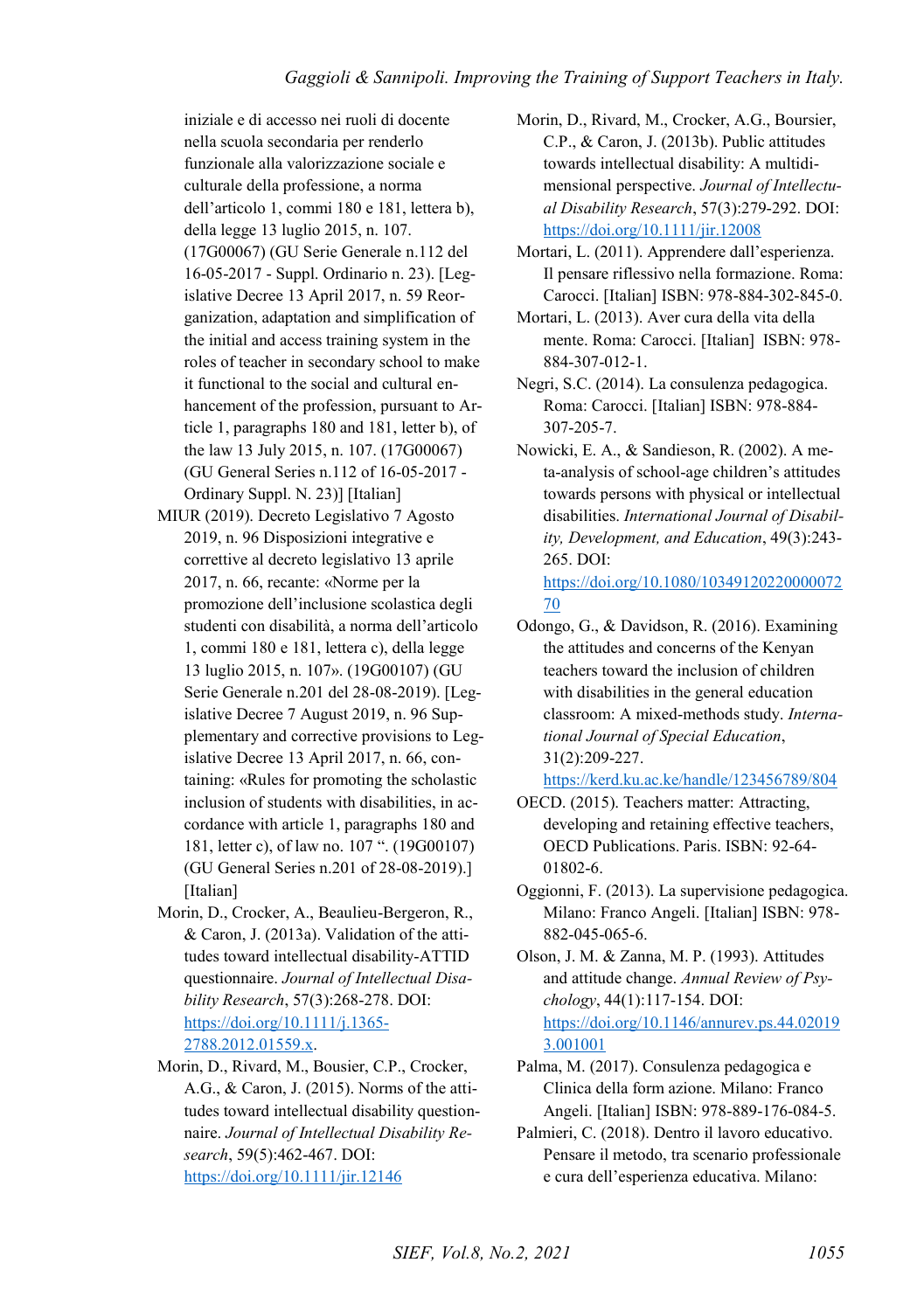Franco Angeli. [Italian] ISBN: 978-889-176- 952-7.

Pavone, M.R. (2017). La Legge sull'integrazione scolastica più amata. Alla ricerca di radici e antenne. Trento: Erickson. [Italian]

[https://rivistedigitali.erickson.it/integrazione](https://rivistedigitali.erickson.it/integrazione-scolastica-sociale/it/visualizza/pdf/1492) [-scolastica-sociale/it/visualizza/pdf/1492](https://rivistedigitali.erickson.it/integrazione-scolastica-sociale/it/visualizza/pdf/1492) 

- Perla, L. (2010). Didattica dell'implicito. Ciò che l'insegnante non sa. Brescia: La Scuola. [Italian] ISBN: 978-883-502-618-1.
- Perrenoud, P. (2001). De la pratique réflexive au travail sur l'habitus. *Recherche et Formation*, 36(1): 131-162.
- Polanyi, M. (1979). La conoscenza inespressa. Roma: Armando. [Italian] [https://www.persee.fr/doc/refor\\_0988-](https://www.persee.fr/doc/refor_0988-1824_2001_num_36_1_1694) [1824\\_2001\\_num\\_36\\_1\\_1694](https://www.persee.fr/doc/refor_0988-1824_2001_num_36_1_1694)
- Rae, H., Murray, G., & McKenzie, K. (2010). Teachers' attitudes to mainstream schooling. *Learning Disability Practice*, 13(10):12-17. DOI:

[http://dx.doi.org/10.7748/ldp2010.12.13.10.1](http://dx.doi.org/10.7748/ldp2010.12.13.10.12.c8138) [2.c8138](http://dx.doi.org/10.7748/ldp2010.12.13.10.12.c8138) 

- Rosenberg, M.J. & Hovland, C.I. (1960). Cognitive, affective, and behavioral components of attitude. In C. I. Hovland, & M. J. Rosenberg (Eds.). Attitude organization and change: An analysis of consistency among attitude components. New Haven, CT, USA: Yale University Press. ISBN: 978-030-000- 8647.
- Rosenberg, M.J., Hovland, C.I., McGuire, W.J., Abelson, R. P., & Brehm, J. W. (1960). Attitude organization and change: An analysis of consistency among attitude components. (Yales studies in attitude and communication.), Vol. III. ISBN: 978-030-000-864-7.
- Schalock, R.L., Luckasson, R.A., & Shogren, K. A. (2008). Nuova dicitura per il ritardo mentale: comprendere il passaggio verso il termine disabilità intellettiva. *American Journal of Mental Retardation, Edizione Italiana*, 6(1):1-15. [Italian] [http://www.amicodi.org/ricerca](http://www.amicodi.org/ricerca-scientifica/pubblicazioni/47-nuova-dicitura-per-il-ritardo-mentale-comprendere-il-passaggio-verso-il-termine-disabilita-intellettiva)[scientifica/pubblicazioni/47-nuova-dicitura](http://www.amicodi.org/ricerca-scientifica/pubblicazioni/47-nuova-dicitura-per-il-ritardo-mentale-comprendere-il-passaggio-verso-il-termine-disabilita-intellettiva)[per-il-ritardo-mentale-comprendere-il](http://www.amicodi.org/ricerca-scientifica/pubblicazioni/47-nuova-dicitura-per-il-ritardo-mentale-comprendere-il-passaggio-verso-il-termine-disabilita-intellettiva)[passaggio-verso-il-termine-disabilita](http://www.amicodi.org/ricerca-scientifica/pubblicazioni/47-nuova-dicitura-per-il-ritardo-mentale-comprendere-il-passaggio-verso-il-termine-disabilita-intellettiva)[intellettiva](http://www.amicodi.org/ricerca-scientifica/pubblicazioni/47-nuova-dicitura-per-il-ritardo-mentale-comprendere-il-passaggio-verso-il-termine-disabilita-intellettiva)
- Schön, D. A. (1993). Il professionista riflessivo. Bari: Dedalo. [Italian] ISBN: 978-882-206- 152-2.
- Semier Dessemontet, R., Morin, D., & Crocker, A.G. (2014). Exploring the relations between in-service training, prior contacts, and teachers' attitudes towards persons with intellectual disability. *International Journal of Disability, Development, and Education*, 61(1):16-26. DOI:

[https://doi.org/10.1080/1034912X.2014.878](https://doi.org/10.1080/1034912X.2014.878535) [535](https://doi.org/10.1080/1034912X.2014.878535) 

Sermier Dessemontet, R., & Bless, G. (2013). The impact of including children with intellectual disability in general education classrooms on the academic achievement of their low-, average-, and high-achieving peers. *Journal of Intellectual and Developmental Disability*, 38(1):23-30. DOI: [https://doi.org/10.3109/13668250.2012.7575](https://doi.org/10.3109/13668250.2012.757589)

[89](https://doi.org/10.3109/13668250.2012.757589) 

Taylor, R.W., & Ringlaben, R.P. (2012). Impacting pre-service teachers' attitudes toward inclusion. *Higher Education Studies*, 2(3):16–  $23$  DOI:

<http://dx.doi.org/10.5539/hes.v2n3p16>

- Vianello, R. (2015). Disabilità intellettive. Bergamo: Junior. [Italian] ISBN: 978-888-434- 775-6.
- Vianello, R. (2018). Disabilità intellettive. Come e cosa fare. Firenze: Giunti. [Italian] ISBN: 978-880-981-990-0.
- Vicari, S. (2007). La sindrome di Down. Bologna: Il Mulino. [Italian] ISBN: 978-881-511- 647-5.
- World Health Organization. (2001). IFC: International Classification of Functioning, Disability, and Health, Disability and Health. Geneva. [Portuguese]

[https://pesquisa.bvsalud.org/portal/resource/](https://pesquisa.bvsalud.org/portal/resource/pt/mis-33532) [pt/mis-33532](https://pesquisa.bvsalud.org/portal/resource/pt/mis-33532) 

Yazbeck, M., McVilly, K., & Parmenter, T.R. (2004). Attitudes toward people with intellectual disabilities: An Australian perspective. *Journal of Disability Policy Studies*, 15(2):97-111. DOI:

[https://doi.org/10.1177/10442073040150020](https://doi.org/10.1177/10442073040150020401) [401](https://doi.org/10.1177/10442073040150020401) 

Zanna, M.P., & Rempel, J.K. (1988). Attitudes: A new look at an old concept. In D. Bar-Tal